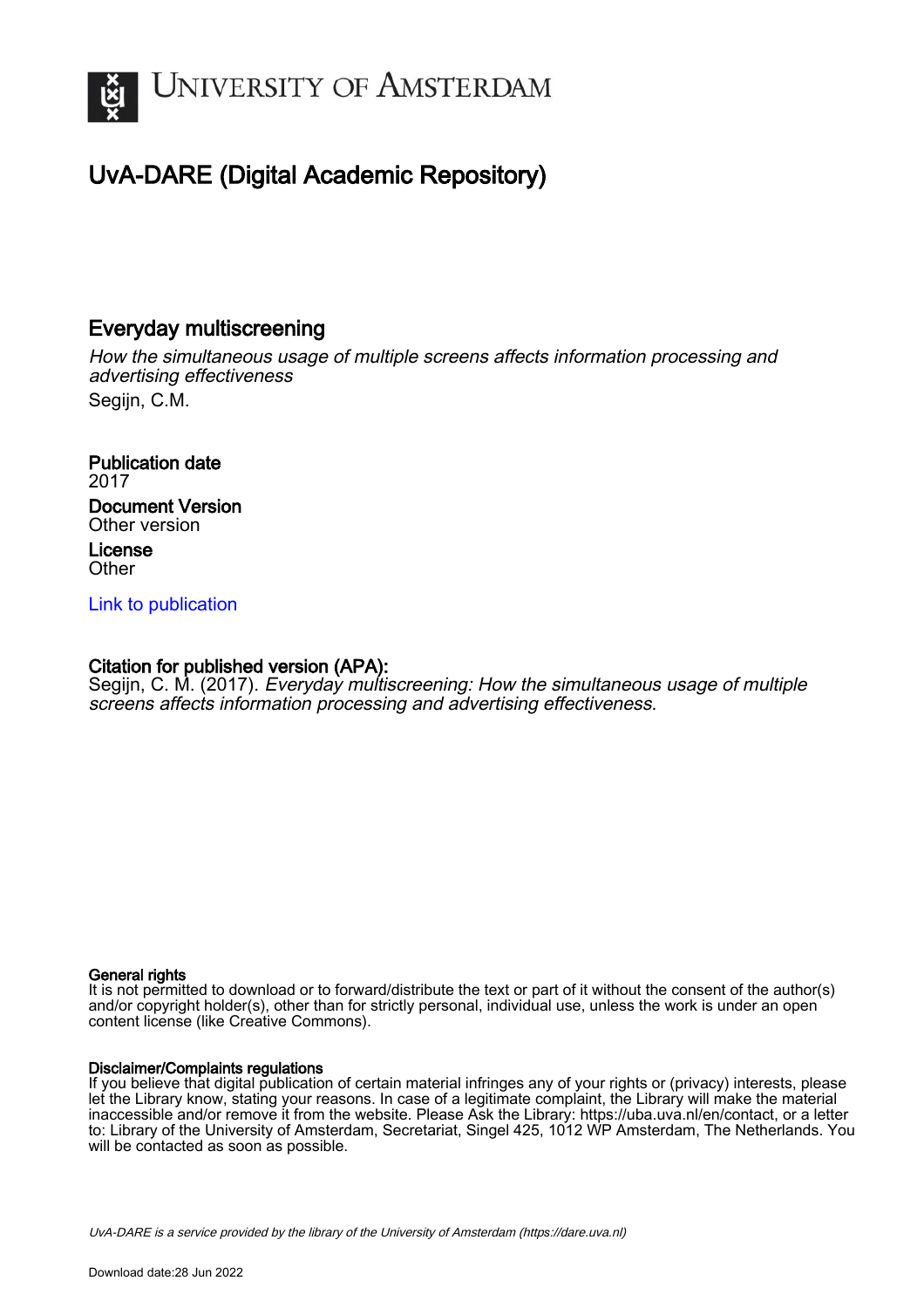An adapted version of this chapter is published as:

Segijn, C. M., Voorveld, H. A. M., & Smit, E. G. (2016). The underlying mechanisms of multiscreening effects. *Journal of Advertising, 45*(4), 391-402. doi:10.1080/0091 3367.2016.1172386

An earlier version of this chapter won the 2015 Best Student Conference Paper Award at the annual conference of the American Academy of Advertising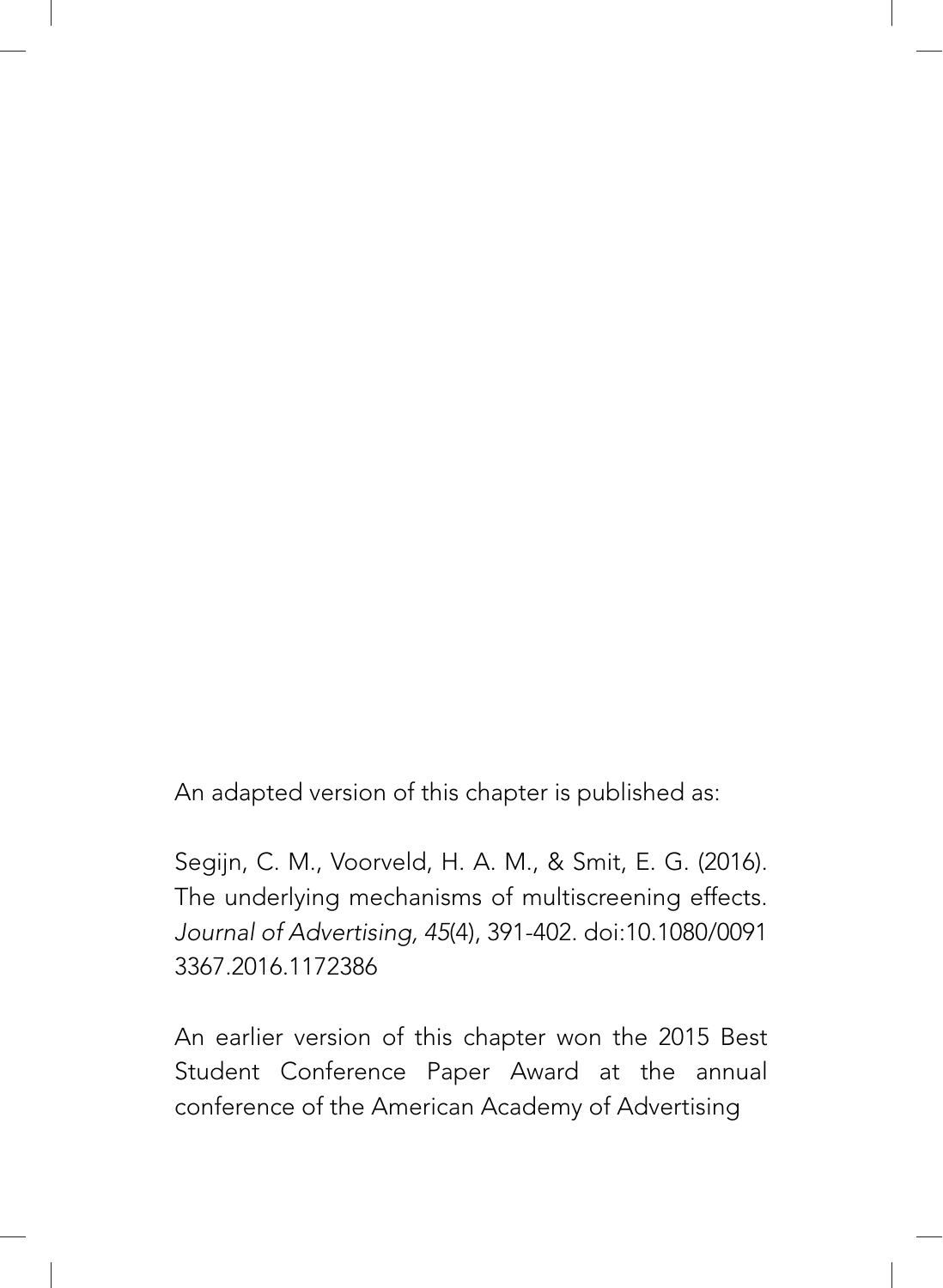# Chapter 5

Effects of Multiscreening on Affective Advertising **Outcomes**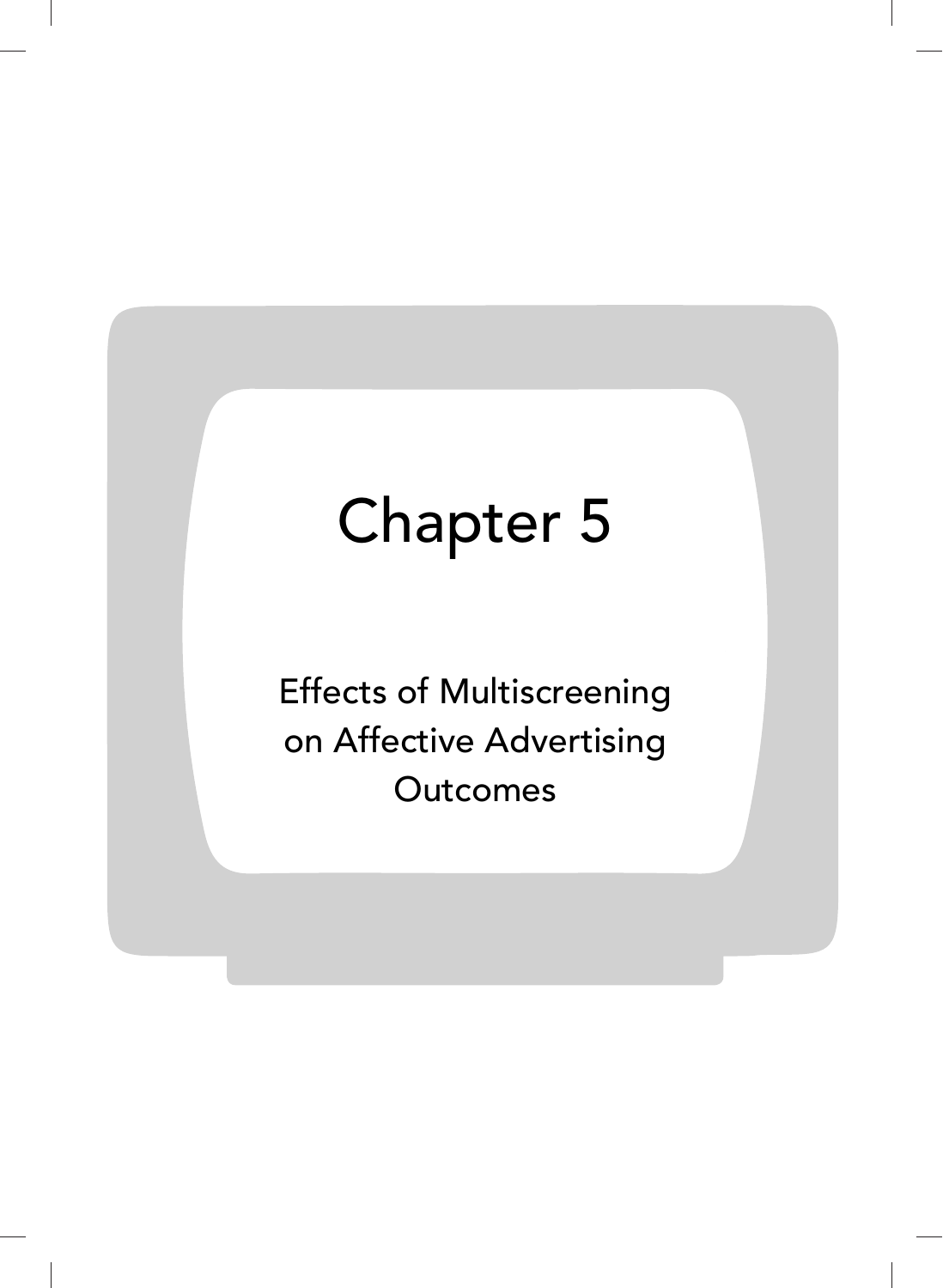# **ABSTRACT**

Multiscreening, a relatively new form of media multitasking in which people use multiple screens simultaneously, has implications for the effects of persuasive messages due to limited cognitive capacities of people and concurrent modalities of the screens (i.e., both visual). The aim of the study is to examine underlying mechanisms (i.e., recognition, counterarguing, and enjoyment) of the effect of multiscreening on evaluative outcomes (i.e., brand attitude, message attitude, and purchase intention). The experiment  $(N = 182)$  showed that both recognition and counterarguing are underlying mechanisms of the effect of multiscreening on evaluative outcomes. Multiscreening has a negative effect on evaluative outcomes by recognition and a positive effect on evaluative outcomes by counterarguing.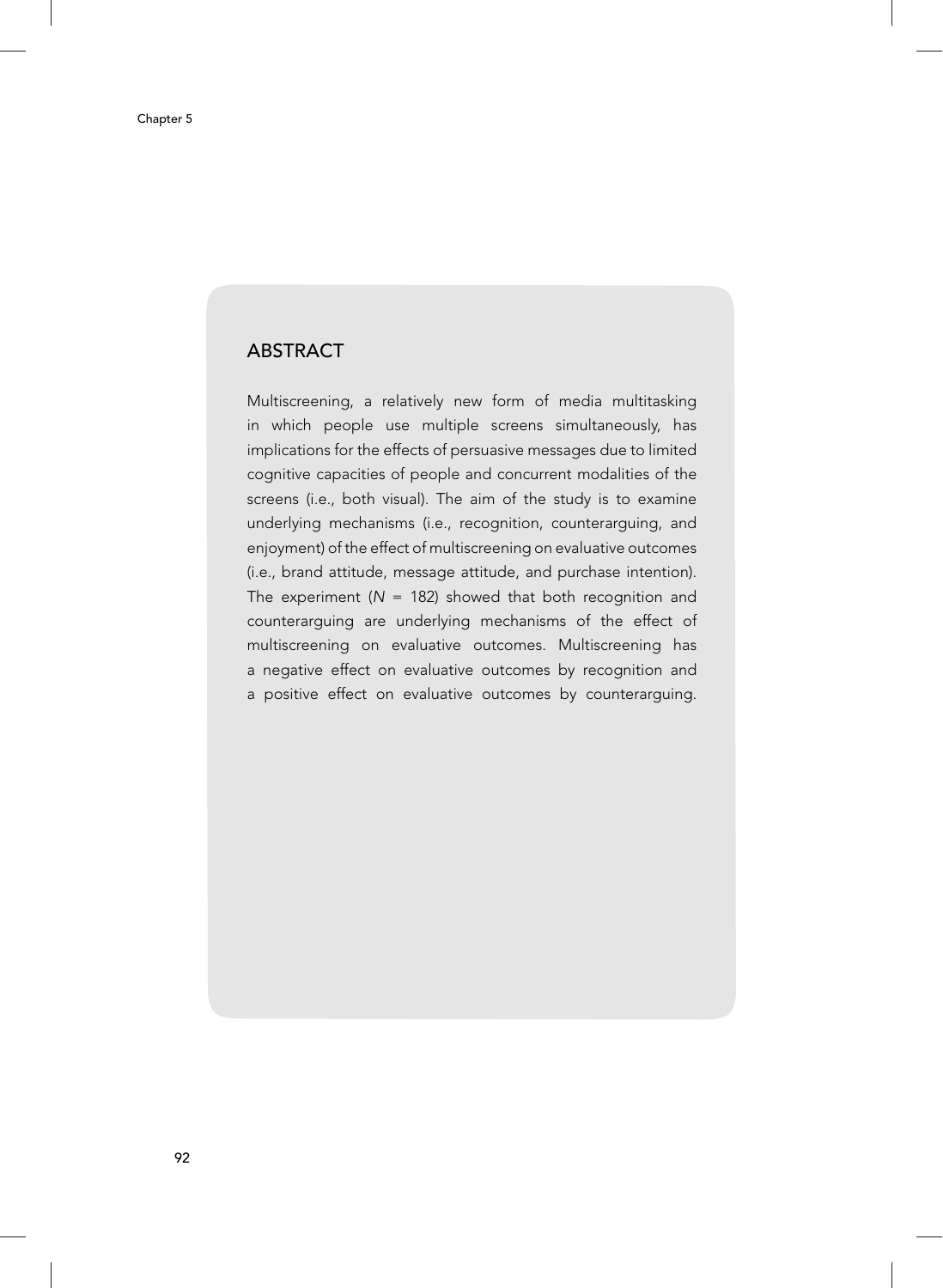Media multitasking, the simultaneous use of multiple media (e.g., Jeong & Hwang, 2015; Voorveld, 2011) is a pervasive phenomenon (e.g., Rideout, Foehr, & Roberts, 2010; Voorveld, Segijn, Ketelaar, & Smit, 2014). A recent rapport about media use showed that 28% of the time that people spend on media consists of media multitasking (MediaTijd, 2014). The rise of this phenomenon has led to an increasing concern among advertisers, because relatively little is known about the advertising effectiveness under media multitasking circumstances. In the advertising literature assumptions are often based on mono-media consumption (Pilotta, Schultz, Drenrik, & Rist, 2004). However, with the arrival of convergent technologies and the same amount of time available to spend using these media, consumers are increasingly engaging in media multitasking (e.g., Jeong & Fishbein, 2007; Pilotta, et al., 2004; Rideout, Foehr, & Roberts, 2010). For example, nearly half of the tablet and smartphone owners indicate to use their device every day while watching TV (Nielsen, 2013). This type of media multitasking is also known as multiscreening (i.e., the simultaneous use of multiple screens; Segijn, 2016). Multiscreening is becoming a daily practice (Nielsen, 2013), but it is relatively unknown how this type of behavior affects the effectiveness of advertisements.

The current study examines advertising effectiveness in terms of evaluative outcomes (i.e., brand attitude, message attitude, and purchase intention) that are important for advertisers (e.g., Vakratsas & Ambler, 1999). Only recently scholars started to examine how media multitasking influences evaluation. So far, some evidence suggests media multitasking would lead to more positive evaluations (Chinchanachokchai, Duff, & Sar, 2015). However, another study showed that media multitasking could lead to both positive and negative evaluations depending on how well the advertisement is integrated in the storyline (Yoon, Choi, & Song, 2011). Scholars should be careful in drawing conclusions based on the limited available empirical evidence and contradicting results of the effect of media multitasking on evaluation. More research is needed to examine this effect. Furthermore, knowledge is limited about the underlying mechanisms of the effect of media multitasking on evaluation. The aim of the current study is, therefore, to gain an understanding of the underlying processes of the effect of multiscreening on evaluative outcomes by examining the three proposed underlying mechanisms, namely recognition, counterarguing, and enjoyment.

First, we examine recognition as a mechanism, because, to our knowledge, it has never been examined before as an underlying mechanism of media multitasking on evaluation, although, recognition has been related to both concepts separately. Second, we examine counterarguing as a mechanism, because counterarguing has been previously proposed as an underlying mechanism of the effect of media multitasking on evaluation (e.g., Jeong & Hwang, 2012, 2015), but has never been

5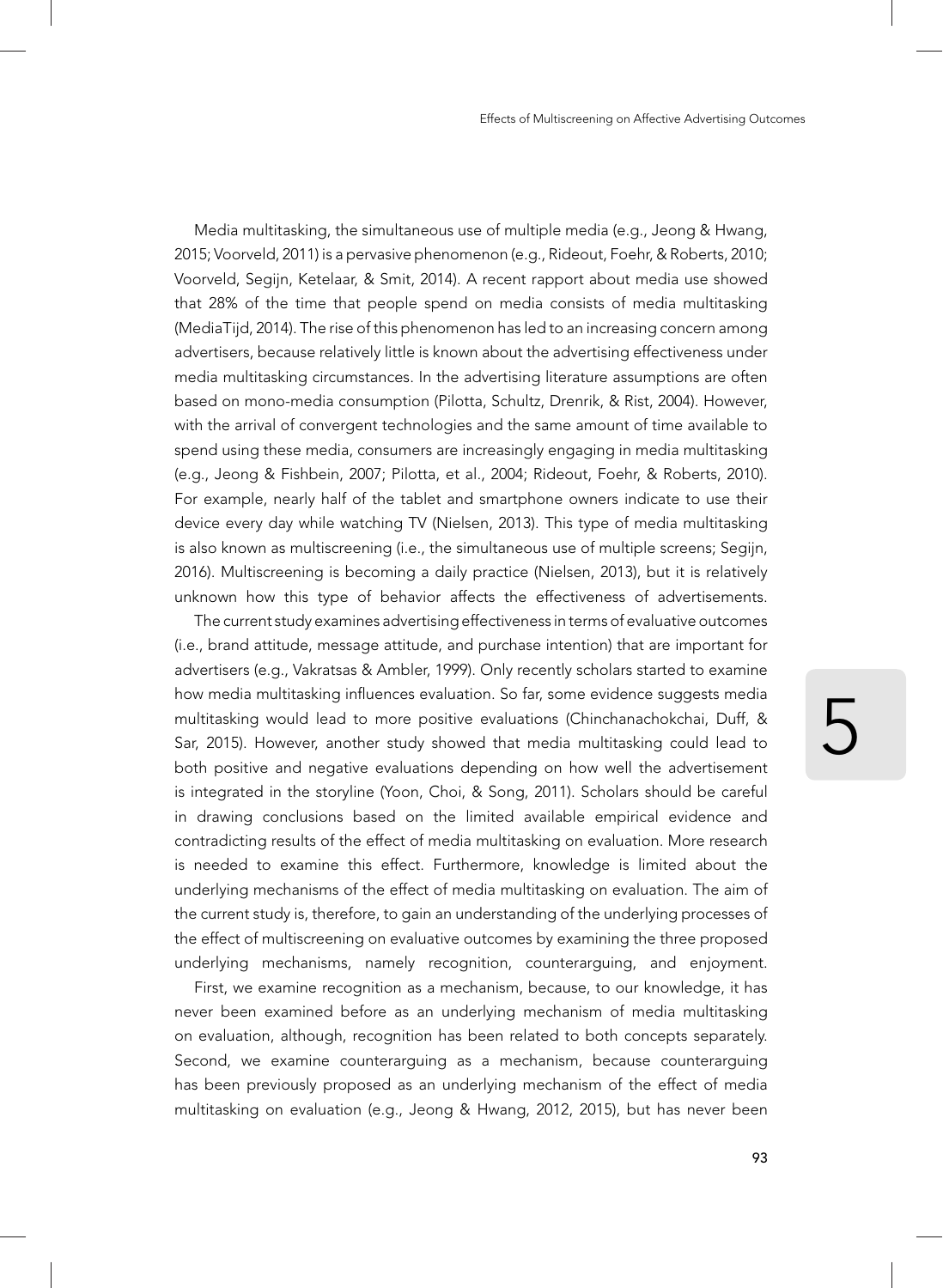tested in a full mediation model. Finally, we examine enjoyment as a mechanism, because only recently have scholars started to examine this mechanism related to media multitasking and advertising (Chinchanachokchai et al., 2015), but enjoyment has never been tested as underlying mechanism of media multitasking on evaluation. Thus, the current study provides a deeper understanding of the effect of multiscreening on evaluation by examining three underlying mechanisms of which one is predicted to have a negative effect of multiscreening on evaluation (i.e., recognition) and the other two are predicted to have a positive effect on evaluation (i.e., counterarguing and enjoyment).

#### **THEORY**

A starting point for examining how multiscreening influences consumers' processing of advertising is to consider how consumers process messages. A basic assumption is that people have capacities for encoding, storing, and retrieving information (Lang, 2000). However, the limited capacity approach argues that people are limited in the amount of cognitive resources that they can allocate to different tasks (Kahneman, 1973; Lang, 2000). During multiscreening, multiple tasks compete for these cognitive resources. Because of the limited cognitive capacities, attention to one message should inherently come at the expense of attention to the other message (Lang, 2000). According to this model, multitasking is limited by the availability of people's resources. This is known as capacity interference (Kahneman, 1973).

In addition to capacity interference, multiscreening also involves structural interference (Jeong & Hwang, 2015). Structural interference occurs when media have concurrent modalities (Kahneman, 1973) for example, when both media are visual or when one medium is visual and the other medium is audiovisual (Jeong & Hwang, 2015). According to the dual-channel paradigm, people have different channels (or pools) through which to process visual and auditory information (Baddeley, 1997; Paivio, 1986; Wickens, 2002). Thus, when people need to process information for multiple tasks that contain the same modality, this information will be processed through the same sensory channel, which will lead to structural interference. Multiscreening is a form of media multitasking that involves concurrent modalities, which has implications for the processing of information in both tasks.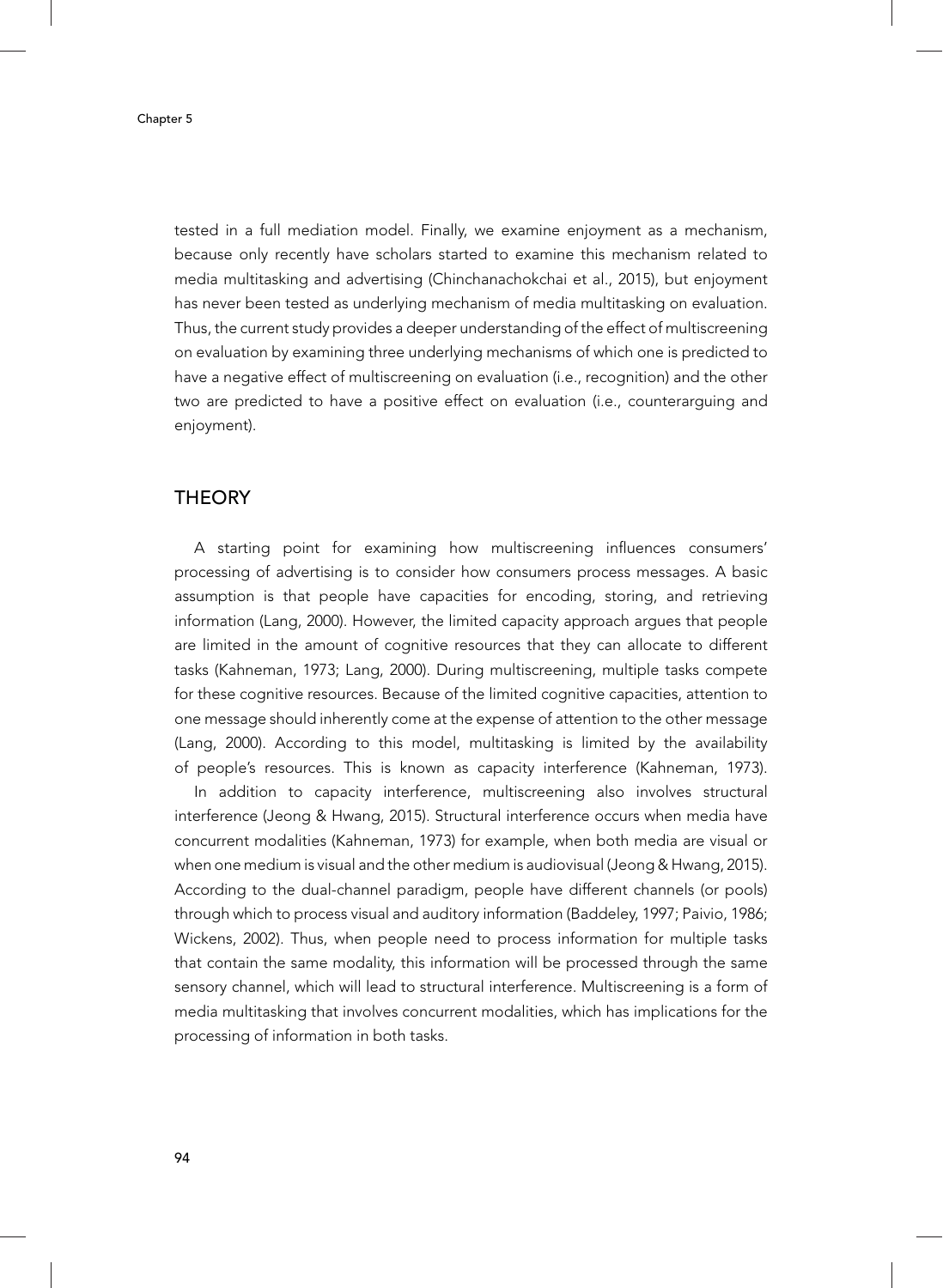#### Effects of Multiscreening on Evaluative Outcomes

Evaluative outcomes are important for persuasion (e.g., Petty & Wegener, 1998; Vakratsas & Ambler, 1999). Some researchers state that media multitasking may affect evaluative outcomes (Chinchanachokchai et al., 2015; Jeong & Hwang, 2012, 2015; Voorveld, 2011; Yoon et al., 2011). However, little is known about the effects of media multitasking or multiscreening on these evaluative outcomes (i.e., brand attitudes, message attitude, and purchase intentions). Three possible underlying mechanisms for the effect of multiscreening on evaluative outcomes are discussed.

#### First Underlying Mechanism: Recognition

A first underlying mechanism that could explain how multiscreening may influence evaluative outcomes is recognition of the advertised brand. According to the limited cognitive capacity approach of mediated messages (Lang, 2000), information processing consist of three sub processes: encoding, storing and retrieving information. As mentioned, people need cognitive capacities to process information. Yet these cognitive capacities are limited. Multiscreening will affect consumers' information processing of an advertisement (Angell, Gorton, Sauer, Bottomley, & White, 2016). How well someone is able to recognize a certain message depends on how well someone was able to encode or store the message (Lang, 2000). Thus, the ease of recognition of an advertisement or brand depends on how well this advertisement or brand was encoded or stored. Multiscreening interferes with the encoding and/or storing process, because people have limited capacities for these processes due to the multiple tasks. Thus, encoding and/or storing is hindered and it will be more difficult to recognize the brand afterwards.

In addition, recognition could influence evaluative outcomes. A naïve theory of recognition is that easy to recognize stimuli are more liked than stimuli which are more difficult to recognize (Alter & Oppenheimer, 2009; Bornstein & D'Agostino, 1992; Zajonc, 1968). The mere exposure hypothesis is an example of this process (Zajonc, 1968). This hypothesis states that people prefer familiar stimuli over novel stimuli. Familiar stimuli are easier to recognize and, therefore, more liked than novel stimuli. Researchers argue that stimuli that are recognized more easily are more well liked because they misattribute the easiness of recognition for liking the stimulus (Bornstein & D'Agostino, 1992). Thus, the easier a brand is recognized, the more it is liked. In sum, recognition depends on how well a message is encoded and/or stored and multiscreening interferes with these processes. In addition, when something is more difficult to recognize, it is less likely that people will experience positive feelings for this stimulus.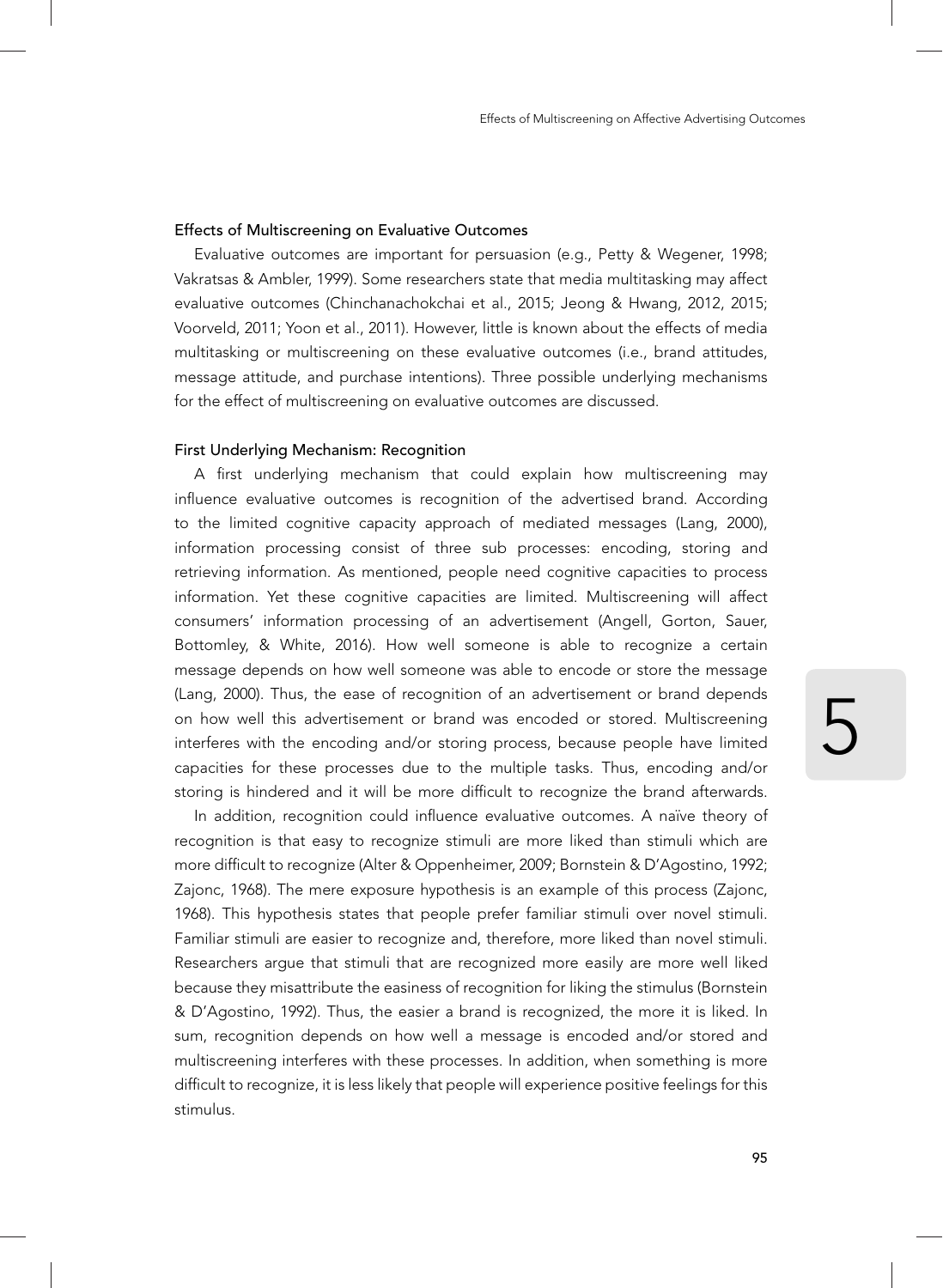H1: People who are multiscreening will have more difficulty recognizing the brand and will therefore have more negative evaluative outcomes than people who are using only one medium at a time.

#### Second Underlying Mechanism: Counterarguing

The second underlying mechanism that could explain how multiscreening may influence evaluative outcomes is counterarguing. Counterarguing is a strategy for resisting a persuasive message. It entails thoughtfully elaborating on a message and thinking of arguments that will reject or that are inconsistent with the persuasive message (Moyer-Gusé & Nabi, 2010). Because of limited cognitive capacities, this thoughtful elaboration decreases during media multitasking (Jeong & Hwang, 2012, 2015). This tendency is consistent with the counterarguing inhibition hypothesis (Keating & Brock, 1974), which also suggests that counterarguing can be reduced by a form of distraction, such as multiscreening. In addition, reduced counterarguing leads to increased acceptance of messages (Moyer-Gusé & Nabi, 2010).

To the best of our knowledge, the relationship between media multitasking and counterarguing has been examined only by Jeong and Hwang (2012, 2015). They found that media multitasking reduced counterarguing, and they showed that people who were multitasking made significantly fewer counterarguments than people who were only performing one task at a time (Jeong & Hwang, 2012, 2015). In addition, they found that when people were multitasking with visual-visual media or with visualaudiovisual media, those people also made significantly fewer counterarguments than people who were multitasking with visual-audio media. They argued that a decrease in counterarguments would allow media multitasking to increase persuasion; however, they did not test this mediation effect of media multitasking on evaluative outcomes through counterarguing. They argued only that a decrease in counterarguments would increase persuasion. In addition, this mediation model has not been empirically examined for advertisements. In the current study, this mediation effect is tested, and the following hypothesis is formulated:

H2: People who are multiscreening will be less likely to counterargue and will, therefore, have more positive evaluative outcomes, than people who are using only one medium at a time.

#### Third Underlying Mechanism: Enjoyment

A third underlying mechanism that could explain how multiscreening may influence evaluative outcomes is enjoyment (Lang & Chzran, 2015; Wang &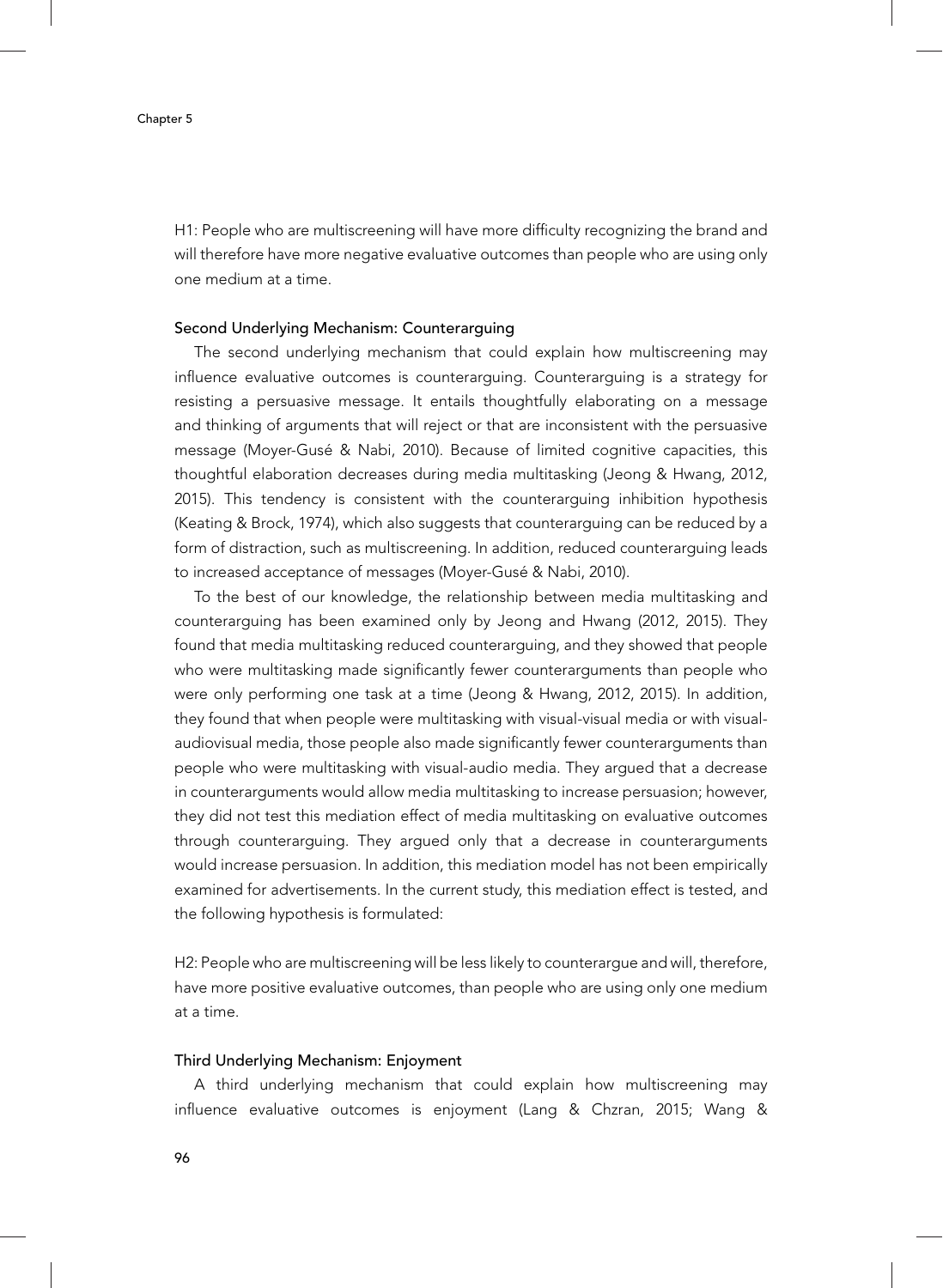Tchernev, 2012). A popular assumption is that multiscreening would increase enjoyment (e.g., Bardhi, Rohm, & Sultan, 2010; Lang & Chzran 2015). Studies on the motives of media multitaskers have shown that enjoyment is a motive to engage in multitasking (Bardhi et al., 2010; Hwang, Kim, & Jeong, 2014) and that emotional needs are gratified when media multitasking (Wang & Tchernev, 2012).

Recently scholars started to examine this concept as a mechanism of media multitasking. A study by Chinchanachokchai et al., (2015) examined advertising and multi-window multitasking and they found that people who are multitasking with two tasks enjoyed completing the task more than people who had to perform only one task. In their study all participants had to watch commercials on a computer screen as one of the tasks. In the multitasking conditions the participants also had to monitor another window on the screen and respond to letters or a punctuation mark that appeared in these windows. Their explanation for the effect of multitasking on enjoyment is that time is perceived as going faster when people are multitasking instead of attending to only one task. In addition, the perception that time is going faster is associated with higher levels of task enjoyment. Indeed they found a positive effect of multitasking on enjoyment. However, they did not test the mediation of multitasking on enjoyment through perceptions of time progress. In addition to the effect on enjoyment they also found that participants who combined more tasks had more positive message (i.e., ad) attitudes. The combination of these findings touch upon the idea that media multitasking increases enjoyment and this in turn will increase message evaluations.

However, Chinchanachokchai et al., (2015) also did not test the full mediation model of the effect of media multitasking on message attitude mediated through enjoyment. Furthermore, they tested it only for message attitude and not for other evaluation outcomes, such as brand attitude and purchase intention. The current study examines enjoyment as underlying mechanism of media multitasking on evaluation and will test the full mediation on the three evaluation outcomes. Thus, doing multiple things at the same time is more enjoyed than just doing one thing (e.g., Bardhi et al., 2010; Lang & Chzran, 2015). In addition, enjoyment could increase evaluative outcomes through a carryover effect (Moorman, Neijens, & Smit, 2005). The following hypothesis is formulated:

H3: People who are multiscreening will experience more enjoyment and will therefore have more positive evaluative outcomes than people who are using only one medium at a time.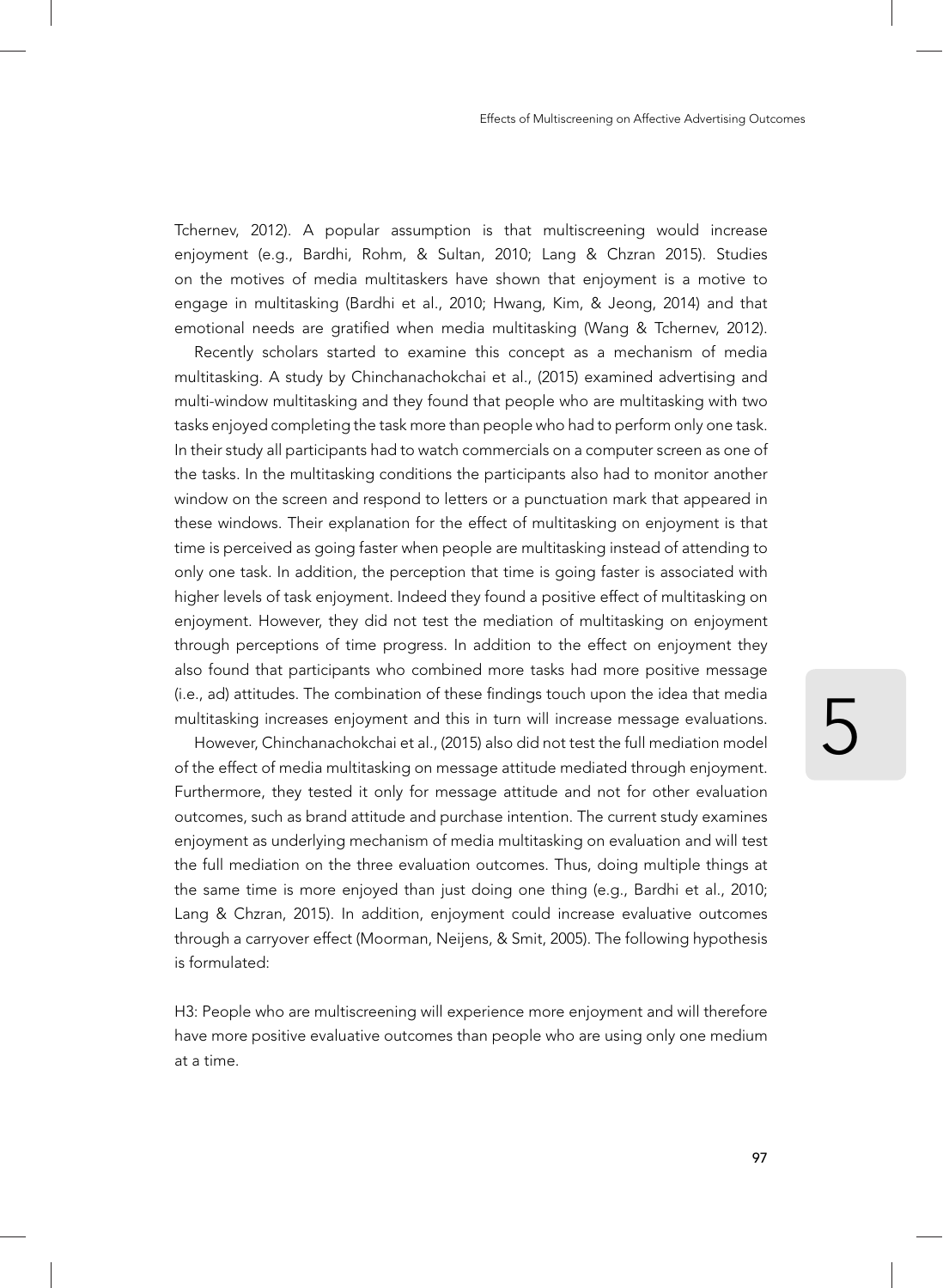#### **METHOD**

#### Sample

The study was conducted at the University of Amsterdam. Participants were mainly undergraduates who were recruited through an online subject pool, and flyers and posters were posted throughout the university building. In total, 182 undergraduates joined the experiment ( $M_{\text{app}}$  = 22.75, *SD<sub>age</sub>* = 4.36, 60.6% female). The participants received an incentive of 5 euros or research credit for participation.

#### Design

The experiment had a single factor (media) between-subjects design. The media factor consisted of four conditions: 1) a multiscreening (MS) condition in which the participants had to watch television and use a tablet simultaneously, 2) a sequential tasking (SQT) $^3$  condition in which the participants first watched television and then used the tablet, 3) a single tasking TV (ST TV) condition in which the participants only watched television, and 4) a single tasking tablet (ST Tablet) condition in which the participants only used a tablet. The participants were randomly assigned to one of the four conditions.

#### Procedure

We designed the experiment to approximate a natural multiscreening environment by conducting the experiment in a room that looked like a living room. A maximum of five participants could participate at the same time, but they were told that it was an individual task (the researcher could monitor the participants through a one-way mirror). The participants first read and signed an informed consent form before participating in the study.

We asked the participants to imagine that they were watching TV on a regular weekday. The program that they were watching was almost finished, and they wanted to know what the following TV show was and whether there was any interesting program on another channel. In all conditions, the focus of the task was not on the advertisements and the participants had the same amount of time to use the media.

<sup>&</sup>lt;sup>3</sup>The SQT condition was initially inserted to control for cross-media effects. For half of the participants in the MS and SQT group a banner for the same product as advertised on the TV and for the other half an unrelated banner was shown on the tablet. However, these banners had no effect on the dependent variables. Only for counterarguing a difference was observed between the two banners in the multiscreening condition. However, when we controlled for the different banners the effects remained the same. Thus, these conditions were taken together as a general MS and a SQT condition.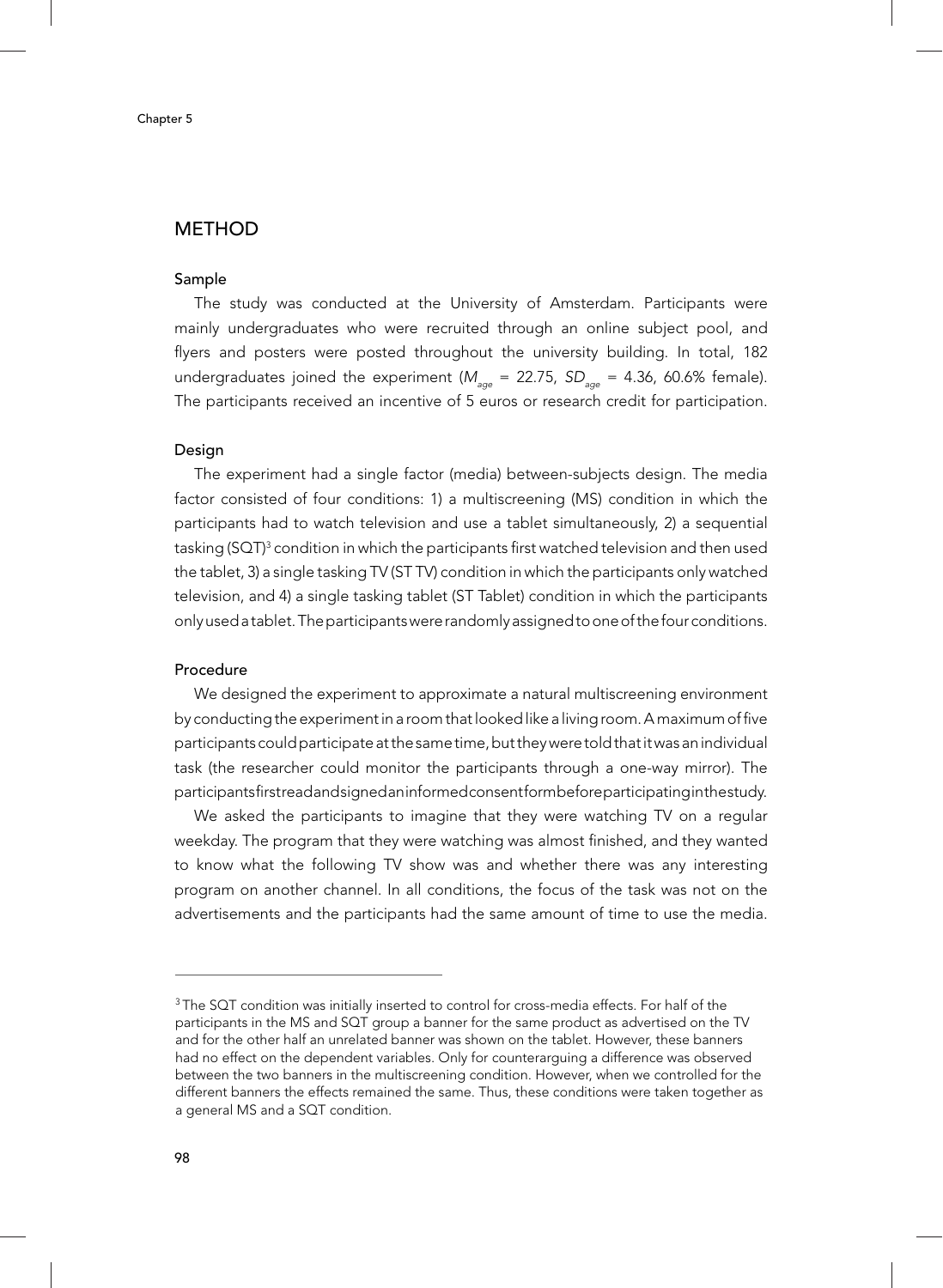In the SQT condition only the time was doubled because the participants in this condition used the two media sequentially. After media use the participants were asked to fill out a questionnaire where the variables were displayed in the following order: explicit recognition, perceptual identification task, evaluative outcomes, enjoyment, counterarguing, the control variables, and background variables (i.e., gender and age).

#### Stimulus

Content on TV. The content on TV consisted of the end of a TV show, a commercial break, and the beginning of the next TV show. The commercial break consisted of one target and eight filler advertisements to compose a typical commercial break (3 minutes and 50 seconds). To prevent primacy and recency effects (e.g., Duncan & Murdock, 2000) the target ad was placed in the fourth position. To prevent bias resulting from strong preexisting attitudes and knowledge, all advertisements were relatively unknown existing advertisements broadcasted in Belgium, a different country with the same language. In the target ad the brand was mentioned in words and presented visually.

Pretest of target brand. To select the advertisements, two evenings of advertisements on three commercial TV channels of Belgium were recorded. This step yielded 544 advertisements for 164 different brands. Of these brands, 39 brands were not familiar in the Netherlands. To select a target brand, the following criteria were formulated: the brand should be 1) unfamiliar in the Netherlands, 2) presented visually and verbally in the advertisement because of the concurrent modalities, 3) gender neutral, and 4) a relevant product for students. Two brands (i.e., Cookeo and Sodastream) met the criteria and were included in a pretest. The filler ads were chosen from the same pool of recorded advertisements to establish an ecological valid commercial break. They were also unfamiliar brands in the Netherlands.

In the pretest (*N* = 31, *M<sub>age</sub>* = 25.45, *SD<sub>age</sub>* = 7.1, 81.0% female), we measured brand involvement (Zaichkowsky, 1985), brand attitude (Voorveld, Neijens, & Smit, 2011), brand likeability (Smit, Van Meurs, & Neijens, 2006), and brand familiarity (Kent & Allen, 1994) on a 7-point Likert scale. No significant difference between brands appeared for involvement, attitude, and likeability. However, Cookeo was significantly more familiar (*M* = 3.00, *SD* = 1.92) than Sodastream (*M* = 1.72, *SD* = 1.35). Therefore, we choose the brand Sodastream as the target brand (For an overview of the statistics see Table 5.1).

Content on the tablet*.* The content on the tablet consisted of a professionally designed application of a TV guide and could be adjusted for the purpose of the study. We used a TV guide application because it is the most common activity related to TV content for which people use their device (SKO, 2012). A banner was placed in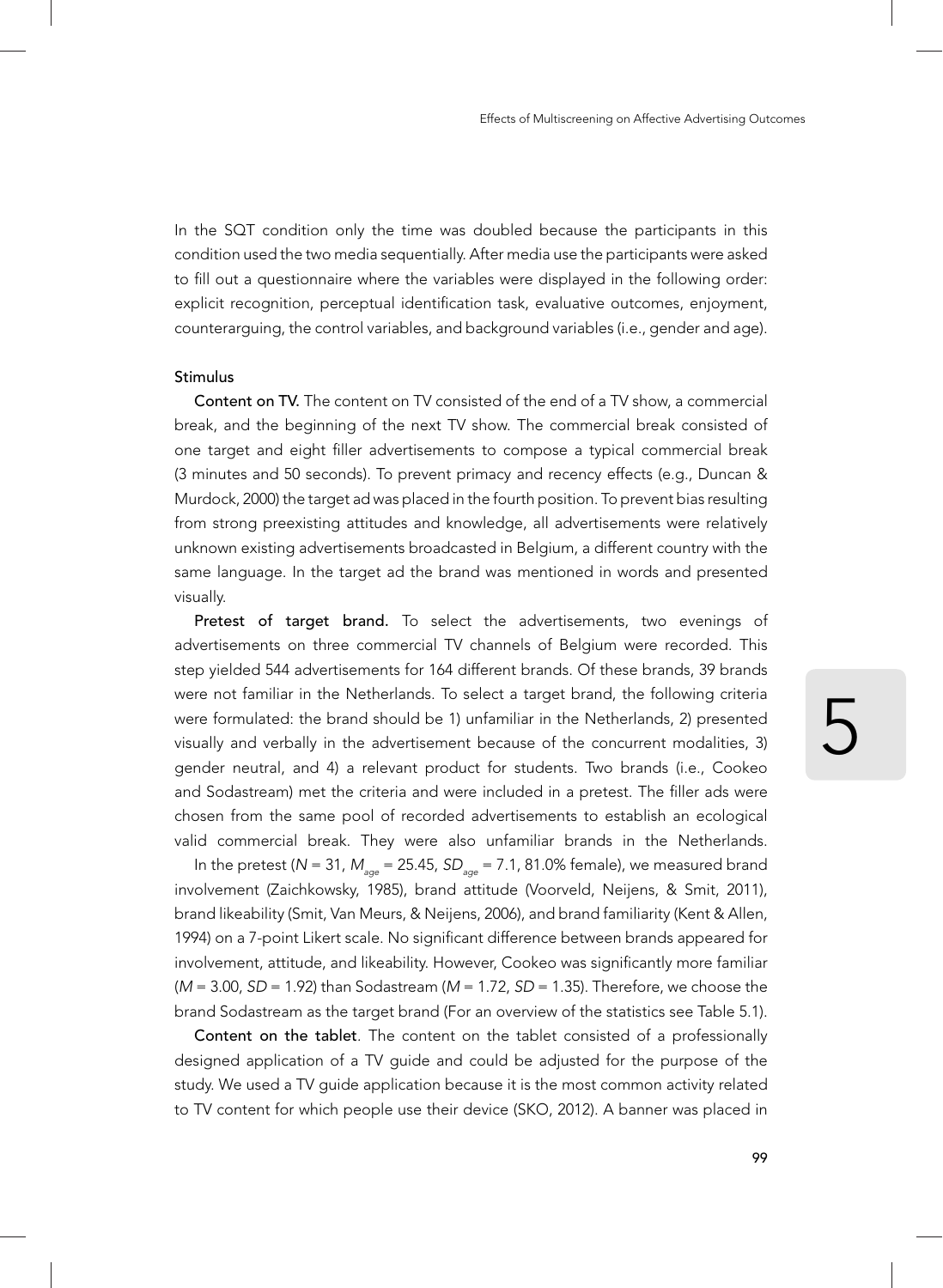the TV guide and it was visible on the screen the entire time. Thus, in all conditions the participants were exposed to the target brand Sodastream.

#### Dependent Variables

Evaluative outcomes. The evaluative outcomes consisted of brand attitudes, message attitudes (for both the TV ad and banner), and purchase intentions. We measured *brand attitude* with a 7-point semantic differential scale (Chang & Thorson, 2004; Voorveld, Neijens, & Smit, 2011). The endpoints of the scale consisted of *bad/ good*, *unappealing/appealing*, *not attractive/attractive*, and *not interesting/interesting*  (Cronbach's alpha =  $.90$ ;  $M = 4.17$ ,  $SD = 1.55$ ). We used the same 7-point semantic scale to measure *message attitude.* Both the scale for TV ad attitude (Cronbach's alpha = .92; *M* = 4.95, *SD* = 1.42) and attitude toward the banner (Cronbach's alpha  $= .89$ ;  $M = 3.61$ ,  $SD = 1.46$ ) were reliable. Message attitude was asked only in the conditions in which the participants were exposed to the message. We measured *purchase intention* with four items (Tariq, Nawaz, Nawaz, & Butt, 2013) on a 7-point Likert scale (1 = *strongly disagree*, 7 = *strongly agree*). An example of an item is 'I would like to buy Sodastream' (Cronbach's alpha = .90; *M* = 2.87, *SD* = 1.46).

#### Mediators

 Recognition. In advertising literature, recognition is often measured with an explicit recognition task. While advertising effects are traditionally assessed through explicit measures, these tools may be inadequate to measure effects caused by superficial or automatic information processing (e.g., Vandeberg, Murre, Voorveld, & Smit, 2015). An implicit measure of recognition is necessary to provide a more complete understanding of the mechanisms that underlie multiscreening processing and effects. Therefore, we choose to measure implicit recognition with the Perceptual Identification Task (Fang, Singh, & Ahluwalia, 2007). Because this is a

| Table 5.1 Overview statistics of pretest variables. |
|-----------------------------------------------------|
|-----------------------------------------------------|

|                          | Cronbach's alpha | F-value | p-value | 95% CI          |
|--------------------------|------------------|---------|---------|-----------------|
| Brand involvement        | .93              | 0.89    | .598    | $[-0.60, 1.02]$ |
| Brand attitude           | .91              | 0.15    | .794    | $[-0.79, 1.03]$ |
| Brand likeability        | .76              | 0.79    | .398    | $[-0.35, 0.86]$ |
| <b>Brand familiarity</b> | 92               | 6.94    | .040    | [0.07, 2.48]    |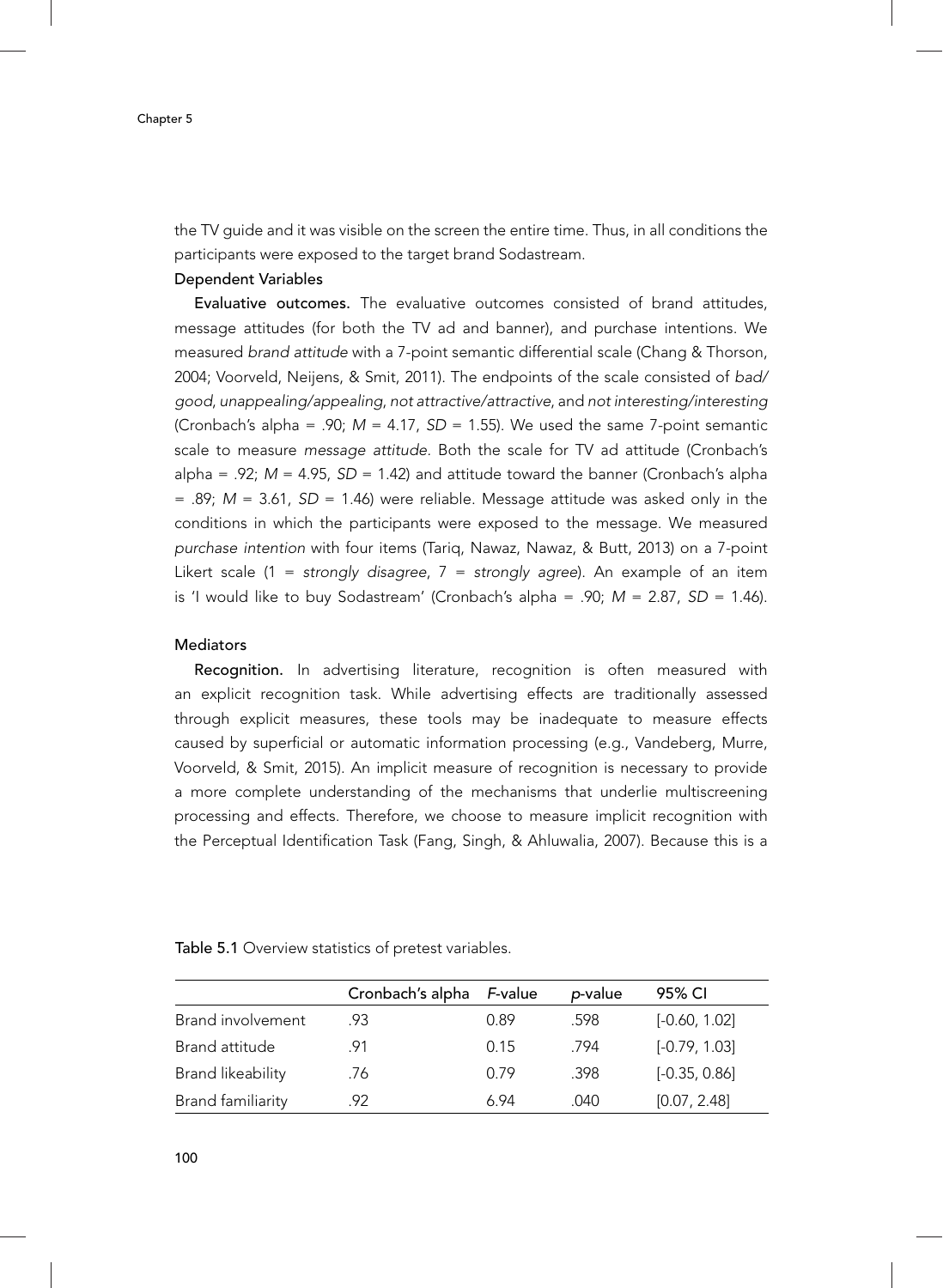relatively new way to measure recognition implicitly, we also measured recognition in the traditional, explicit way as a proxy. Both measures are described here.

In the Perceptual Identification Task the participants were exposed to a brand logo masked with noise. The noise decreased every second, and in 15 frames the brand became completely visible. The participants were asked to press a key as soon as they recognized the brand. The response time of the participants was recorded. Their response time was used in the analyses for implicit recognition. Thus, the faster their response (in seconds), the easier it is to recognize the brand. When they pressed the key, the picture immediately disappeared and it was replaced by a screen where the participants had to indicate the brand depicted. In addition, they had to fill out the brand name to check for accuracy. Nine participants were excluded from the analyses of implicit recognition because of technical issues (*n* = 3) or inaccuracy (*n* = 3) or because they were identified as outliers ( $n = 3$ ) according to the outlier labeling rule (Hoaglin & Iglewicz, 1987). The task included the target brand and filler brands. The filler brands consisted of four filler brands from the TV content and four new brands. The participants first completed a practice trial before they began the actual task.

Explicit recognition was measured by providing a list of brand names that included the target brand, 7 filler brands from the same product category, and an 'I have not seen one of these brands' option in a random order. The filler brands consisted of a combination of existing brands sold in the Netherlands and Belgium, and made up soda brands that sounded similar to the target brand or described what was displayed in the advertisement. The participants answered if they had seen one of the listed brands during media usage (Voorveld, 2011). We assigned a score of 1 when a participant remembered the brand correctly, and a score of 0 when he/she choose one of the other answer options (45.6% correct).

Counterarguing. Counterarguing was measured similar to the studies of Jeong and Hwang (2012, 2015) with an open-ended question. The respondents were asked to list arguments why they should not buy/use the target brand. Two independent coders counted the number of counterarguments  $(M = 1.55, SD = 1.08, range$ 0-6). The coders only counted the arguments to not buy/use the product (e.g., "I think that it is unhealthy", "It looks expensive", and "I don't need a machine to make soda") and assigned arguments to buy/use the target brand ("I want to buy it, because it looks useful") with a 0. Two coders counted all the responses separately, and the intercoder reliability was very reliable (Krippendorff's alpha = .90).

Enjoyment of media use. We measured enjoyment of media use with five items on a 7-point Likert scale (1 = *strongly disagree*, 7 = *strongly agree*) of the interest-enjoyment subscale of the Intrinsic Motivation Scale (Ryan, 1982). The interest-enjoyment subscale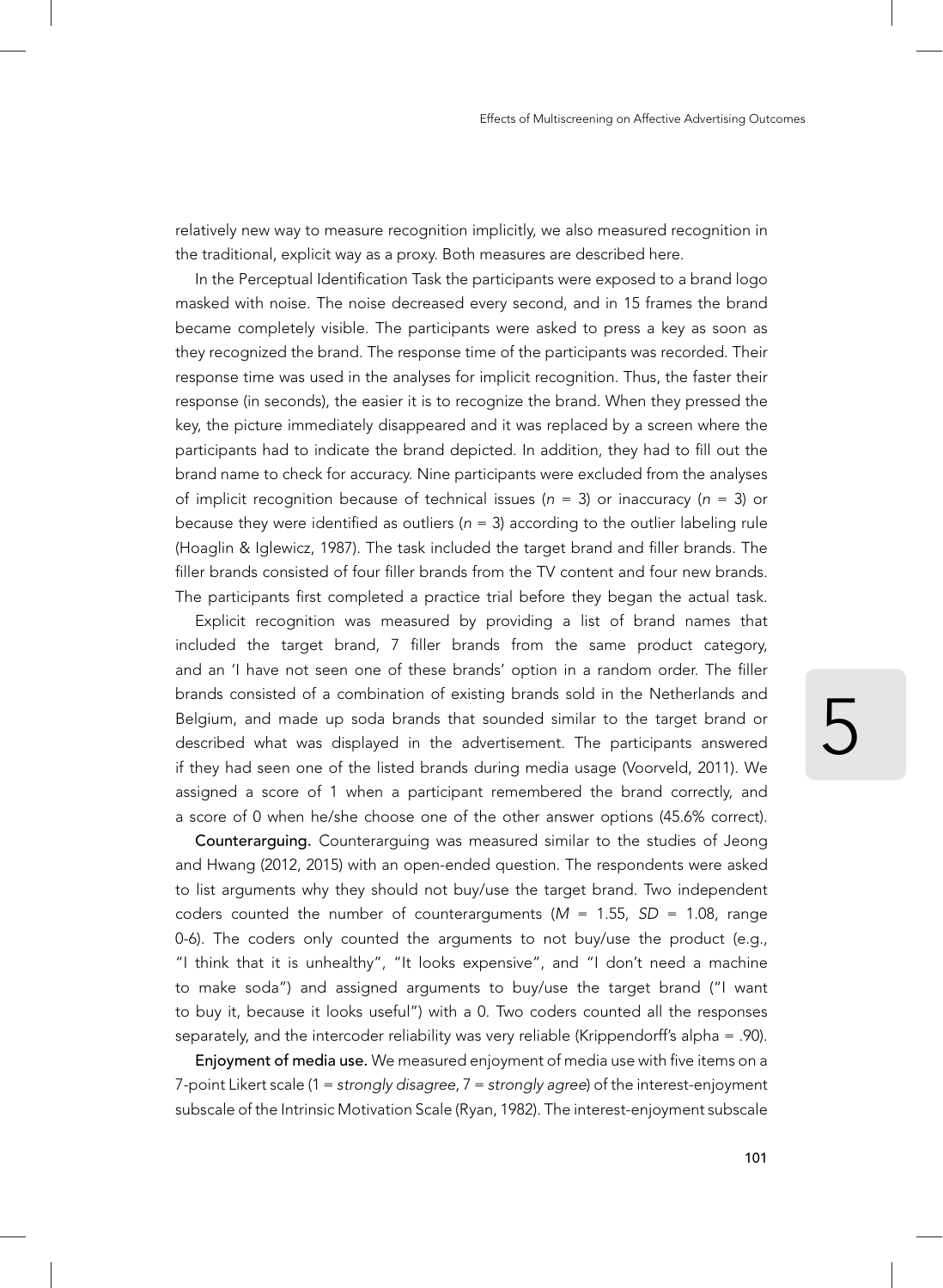has recently been validated as measuring enjoyment (e.g., Tamborini et al., 2011). Examples of items were 'I enjoyed using the media in the living room very much' and 'I would describe the use of media in the living room as very interesting'. The scale appeared reliable in the current study (Cronbach's alpha = .89; *M* = 3.81, *SD* = 1.22).

#### Control Variables

The control variables were gender, age, brand familiarity (Kent & Allen, 1994; Cronbach's alpha = .92), tablet possession, tablet use, tablet skills, and the number of participants in the living room during exposure. Gender (Wald χ2 (3) = 2.04, *p* = .564), age (*F* (3, 176) = 2.123, *p* = .099), brand familiarity (*F* (3, 176) = 2.655, *p* = .050), tablet possession (Wald χ2 (3) = 0.187, *p* = .980), tablet use (*F* (3, 176) = 1.119, *p* = .343), and tablet skills ( $F(3, 176) = 1.015$ ,  $p = .388$ ) were equally divided among the conditions. However, the number of participants in the living room during exposure differed, *F* (3, 181) = 8.763, *p* < .001. A post-hoc Bonferroni showed that the multiscreening condition differed significantly from all other media conditions. Therefore, we included only the variable 'number of participants in the living room' as covariate in all analyses.

#### Analysis

To test the hypotheses of the three proposed underlying mechanisms separate PROCESS models were tested to examine if one or more of these mechanisms played a role in the effect of multiscreening on evaluative outcomes. PROCESS (Hayes, 2013) uses an ordinary least squares or logistic regression based path analytical framework to estimate the direct and indirect effects in mediator models, including bootstrapping methods for inferences regarding indirect effects in mediation models. Other than the previously used method of Baron and Kenny (1986), it is possible to test an indirect effect without the assumption of a total effect. The current study used PROCESS with 1,000 bootstrap samples to estimate the bias-corrected bootstrap confidence intervals (BCBCIs). Because recognition was measured as a dichotomous variable, it is not possible to use this variable as a mediator in a PROCESS model (Hayes, 2013). However, it is sufficient to test both paths separately, because this variable is used as a proxy for implicit recognition. We used a logistic regression to test the effect of multiscreening on recognition and ANCOVAs to test the effect of recognition on the evaluative outcomes.

The dependent variable in all analyses was the evaluative outcome and the independent variable was multiscreening (1) versus single medium use (0). Single medium use consisted of SQT, ST TV, and ST tablet condition. These conditions did not significantly differ from each other on the Multitasking Perception Scale (Adler & Benbunan-Fich, 2012). This scale consisted of four items measured on a 7-point Likert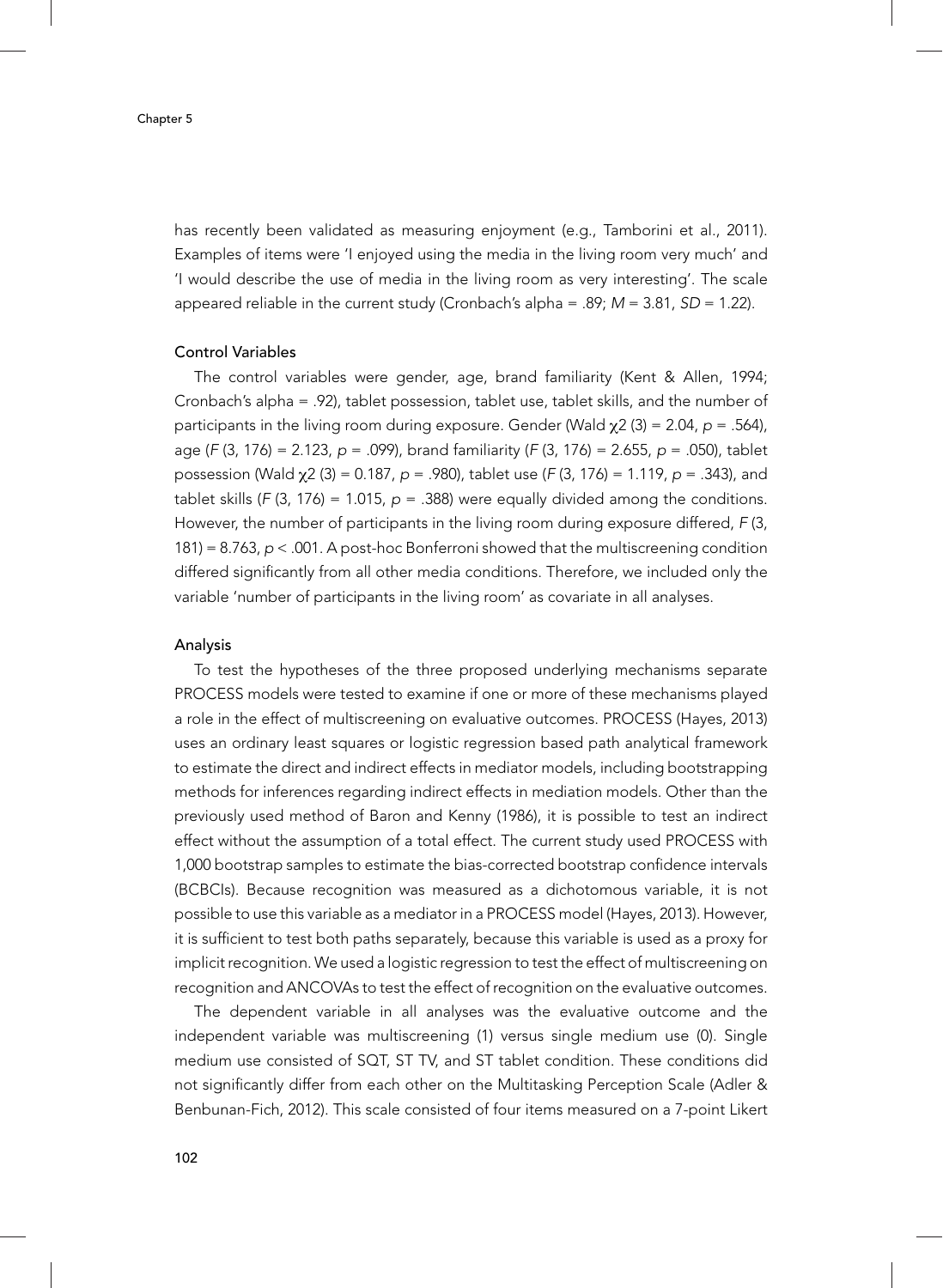scale (1 = strongly disagree,  $7$  = strongly agree). The items were: when I used media in the living room 1) I switched between two media, 2) I tried to use both media at the same time, 3) I used one medium at a time (reversed), 4) I was carrying out several media tasks at the same time (Cronbach's alpha = .87; *M* = 2.48, *SD* = 1.69). However, they all significantly differed from the multiscreening condition, Wald  $\chi$ 2 (3) = 215.67, *p* < 0014 . An overview of all means of the evaluative outcomes and mediators are presented in Table 5.2.

#### Results

#### Recognition as an Underlying Mechanism

The first hypothesis stated that recognition would be a mediator in the relationship between multiscreening and evaluative outcomes. The mediation model for brand attitude as the dependent variable showed the full mediation of multiscreening through implicit recognition (indirect effect  $=$  -.23,  $SE = 0.10$ ,  $95\%$  BCBCI  $[-0.48, -0.08]$ ; direct effect = .04, *SE* = 0.27, *p* = .875, 95% BCBCI [-0.49, 0.57]). As expected, the participants who were multiscreening had more difficulty with recognizing the brand (*b* = -1.89, *p* < .001), and difficulty to recognize the brand decreased brand attitude (*b*  $= .12, p = .004$ ).

In addition, the results showed a full mediation effect for attitude toward the banner (indirect effect = -.23, *SE* = 0.10, 95% BCBCI [-0.49, -0.07]; direct effect = .28, *SE* = 0.27, *p* = .310, 95% BCBCI [-0.26, 0.81]). A similar model was found as observed for brand attitude. The participants who were multiscreening had more difficulty to recognize the brand (*b* = -1.87, *p* < .001), and difficulty to recognize the brand decreased banner attitude (*b* = .12, *p* = .005).

No significant effects were found for attitude toward the TV ad (direct effect  $= -0.04$ , *SE* = 0.28, *p* = .879, 95% BCBCI [-0.58, 0.50]; indirect effect = .04, *SE* = 0.11, 95% BCBCI [-0.15, 0.27]) and purchase intention (direct effect = -.20, *SE* = .27, *p* = .455, 95% BCBCI

<sup>4</sup> The three single medium use conditions did also not significantly differ from each other on all evaluative outcomes and mediators.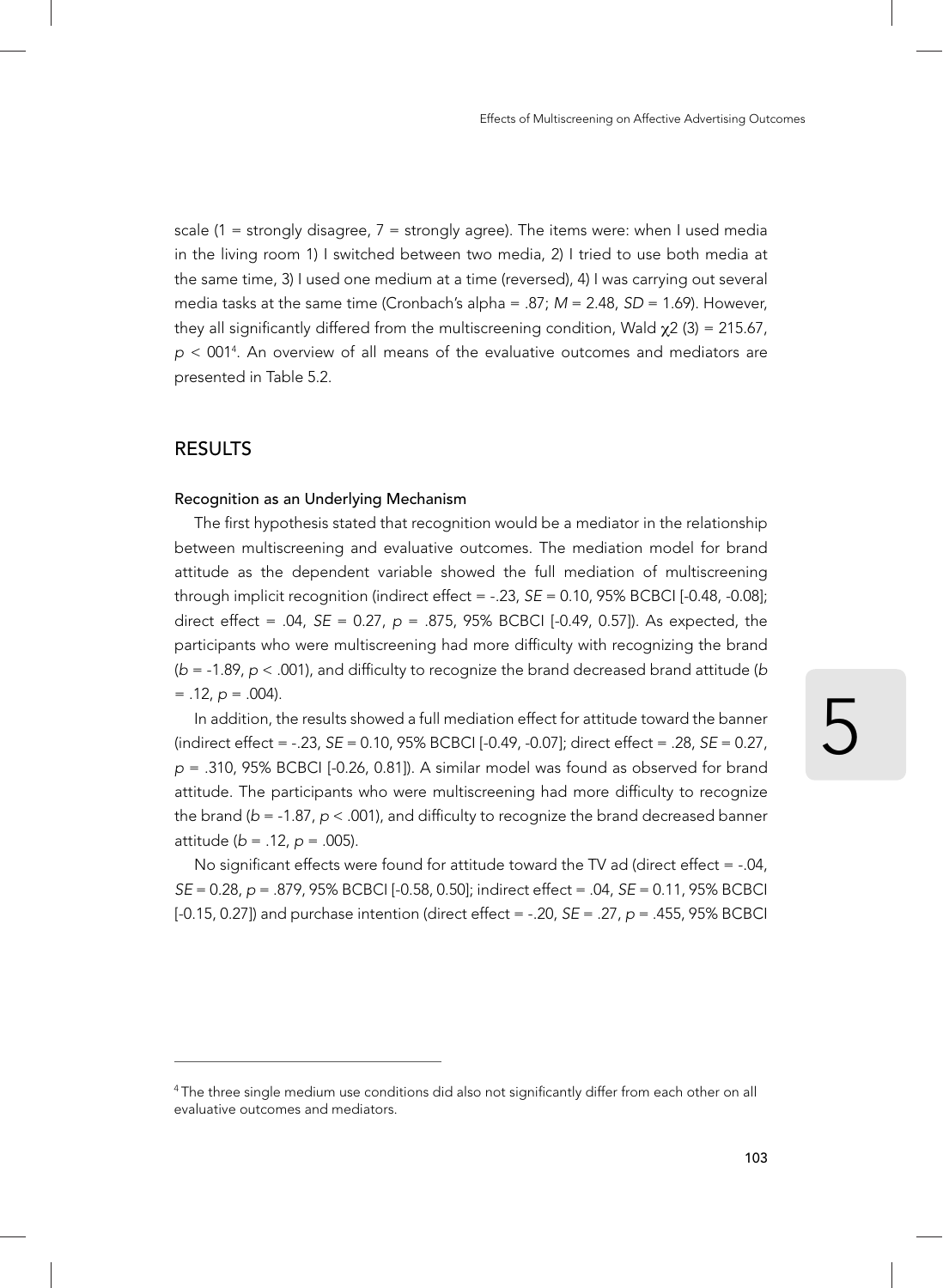|                         | Multiscreening              |                           | Single medium use          |                             |
|-------------------------|-----------------------------|---------------------------|----------------------------|-----------------------------|
|                         | ŠΝ                          | 5QT                       | ST <sub>N</sub>            | ST Tablet                   |
| Dependent variables     |                             |                           |                            |                             |
| Brand attitude          | $3.92(1.47)$ <sup>a</sup>   | $4.42(1.68)$ <sup>a</sup> | 4.70 (1.49) <sup>a</sup>   | $3.66(1.29)$ <sup>a</sup>   |
| Attitude towards TV ad  | $4.84(1.42)$ <sup>a</sup>   | $5.01(1.38)$ <sup>a</sup> | 5.07 (1.55 <sup>a</sup>    | $x^{\circ}$                 |
| Attitude towards banner | $3.65 (1.38)$ <sup>a</sup>  | $3.69(1.47)$ <sup>a</sup> | $\times$ <sup>n</sup>      | $3.42(1.63)$ <sup>a</sup>   |
| Purchase intention      | $2.63(1.43)$ <sup>a</sup>   | $3.15(1.59)$ <sup>a</sup> | $2.90(1.30)$ <sup>a</sup>  | 2.83(1.41) <sup>a</sup>     |
|                         |                             |                           |                            |                             |
| Mediators               |                             |                           |                            |                             |
| Recognition             |                             |                           |                            |                             |
| $Implicit_{b}$          | $13.05 (2.77)$ <sup>a</sup> | $10.77(2.72)^{b}$         | $10.87(2.23)$ b            | $11.39(3.00)$ <sup>ab</sup> |
| $Explicit_{c}$          | 24% <sup>a</sup>            | 58%bc                     | 73%b                       | 40% <sup>ас</sup>           |
| Counterarguing          | $1.22 (0.81)$ <sup>a</sup>  | $1.91(1.35)^{b}$          | $1.67(1.03)$ <sup>ab</sup> | $1.40(0.81)$ <sup>ab</sup>  |
| Enjoyment               | $3.81(1.08)$ <sup>a</sup>   | $3.78(1.42)$ <sup>a</sup> | $3.76(1.30)$ <sup>a</sup>  | $3.92(1.03)$ <sup>a</sup>   |
| C                       | 39                          | 58                        | 30                         | Z                           |

Table 5.2 Scores on evaluative outcomes and mediators by media condition. 104Table 5.2 Scores on evaluative outcomes and mediators by media condition. Note. Cell entries are means with standard deviations in parentheses. Different superscripts indicate significant differences between means. *Note.* Cell entries are means with standard deviations in parentheses. Different superscripts indicate signifi cant differences between means. Some participants were excluded for the Perceptual Identifi cation Task to measure implicit recognition (see criteria methods section). Attitude towards TV ad was not asked in the ST Tablet condition and Attitude towards banner was not asked in the ST TV condition. Finally, there were 58 participants in the MS condition and 115 in the single medium use condition. a b

. Brand recognition was measured as a dichotomous variable. The percentages are the results of a logistic regression and indicate the chance<br>.hat a participant in that condition would recognize the brand. Brand recognition was measured as a dichotomous variable. The percentages are the results of a logistic regression and indicate the chance that a participant in that condition would recognize the brand.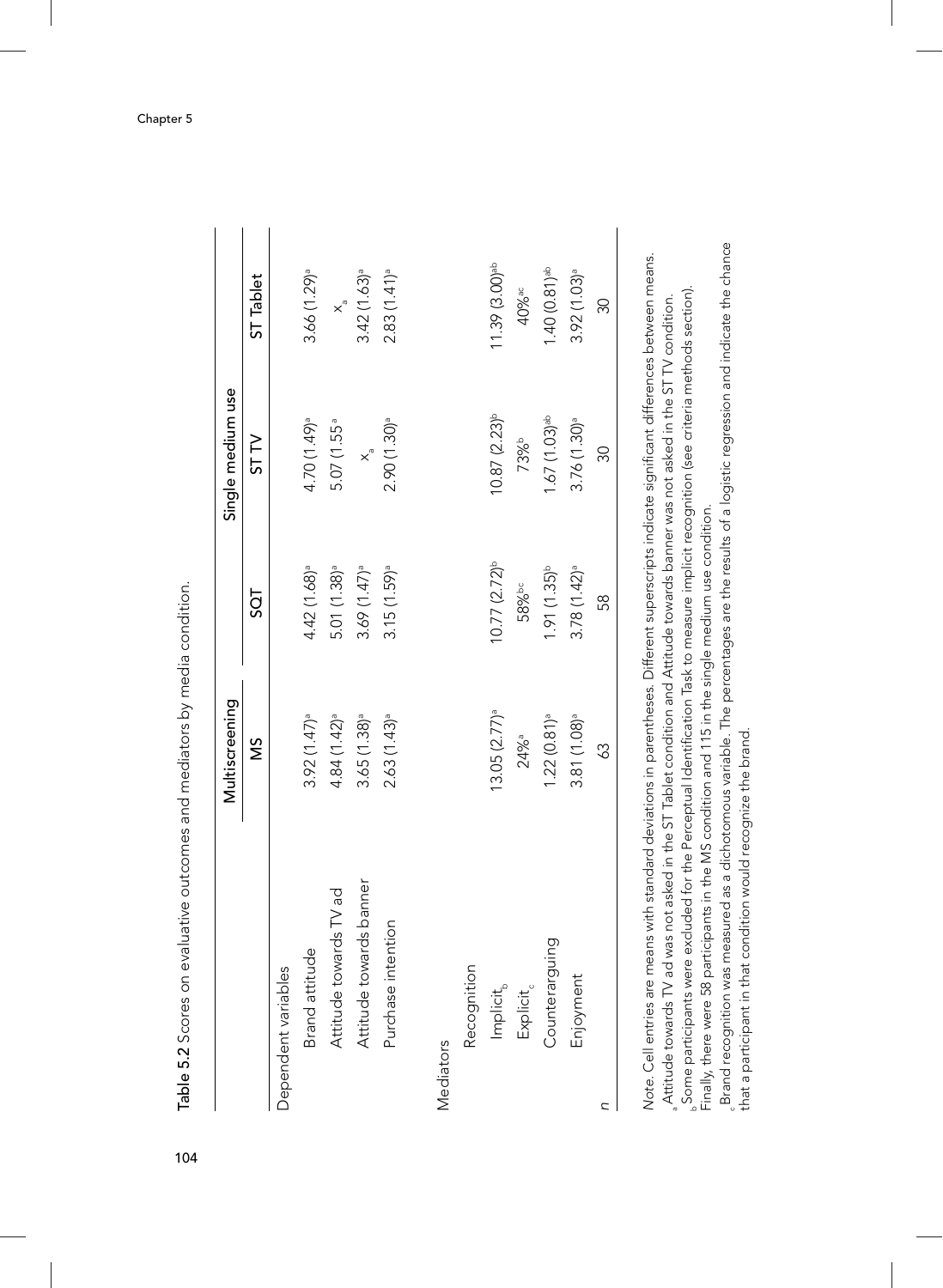

Figure 5.1 Full mediation effect of multiscreening on brand attitude and attitude toward the banner through implicit recognition. \*\*\* p < .001, \*\* p < .01.

[-0.72, 0.32]; indirect = -.08, can be accepted for brand attitude and attitude toward the banner (Figure 5.1).  $SE = .09$ , 95% BCBCI [-0.28, 0.07]). Thus, the first hypothesis  $\sum$ 

In addition to implicit recognition, we also conducted the analysis for explicit recognition. First we tested the direct effect of multiscreening on explicit recognition. The logisitic regression showed, as expected, a significant differences between multiscreening and single medium use for explicit recognition, Wald  $\chi$ 2 (1) = 17.28, *p* < .001. The probability of recognizing the brand was significantly lower in the multiscreening condition (24%), than in the single medium use conditions (57%). Second, we tested the effect of recognition on the different evaluative outcomes. Similarly to the findings of implicit recognition, the ANCOVA showed that participants who recognized the brand had a more positive brand attitude (*F* (1, 180) = 18.54, *p* < .001; recognized *M* = 4.74, *SD* = 1.50; not recognized *M* = 3.68, *SD* = 1.42) and banner ad attitude (*F* (1, 180) = 5.02, *p* = .028; recognized *M* = 3.99, *SD* = 1.53; not recognized *M* = 3.28, *SD* = 1.37). In addition, the ANCOVA showed also that participants who recognized the brand had a more positive purchase intention ( $F(1, 180) = 8.29$ ,  $p =$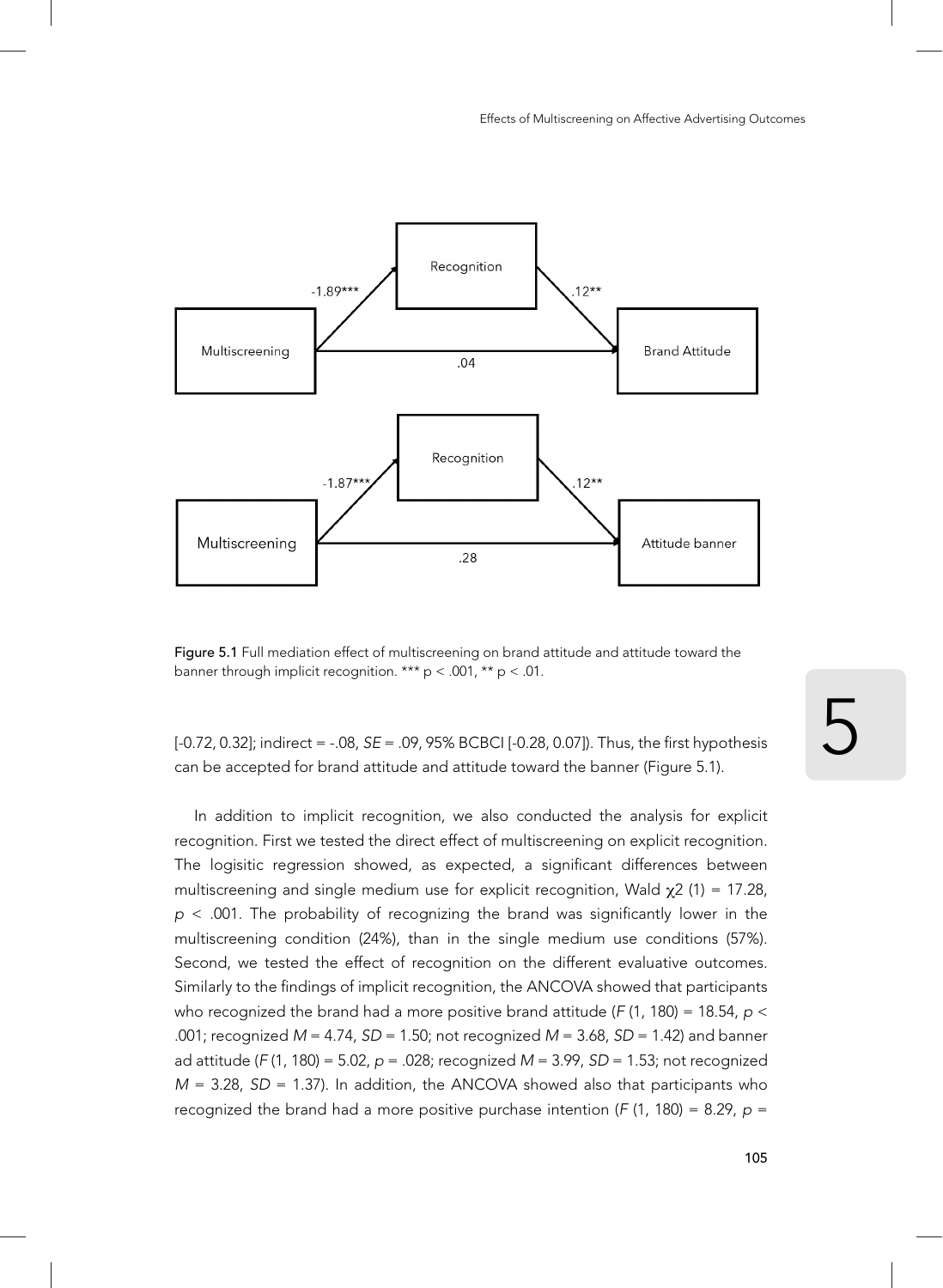.004; recognized *M* = 3.25, *SD* = 1.56; not recognized *M* = 2.56, *SD* = 1.30). Similarly to the findings of implicit recognition, there was no significant effect of recognition on TV ad attitude ( $F(1, 180) = 0.27$ ,  $p = .714$ ). The results of explicit recognition confirm the findings of implicit recognition. Based on these analyses it can be concluded that multiscreening leads to a decrease in recognition and that recognition leads to more positive evaluations.

#### Counterarguing as an Underlying Mechanism

The second hypothesis stated that counterarguing serves as a mediator between multiscreening and evaluative outcomes. The mediation model with brand attitude as the dependent variable was examined ( $n = 181$ ). As expected, counterarguing functioned as a full mediator between multiscreening and brand attitude (indirect effect = .14, *SE* = 0.07, 95% BCBCI [0.03, 0.35]; direct effect = -.34, *SE* = 0.26, *p* = .187, 95% BCBCI [-0.85, 0.17]). Multiscreening decreased counterarguing (*b* = -.58, *p* = .001), and a decrease in the number of counterarguments resulted in a more positive brand attitude (*b* = -.25, *p* = .022).

The results showed a similar model for both attitude toward the TV ad and purchase intention (Figure 5.2). For both attitude toward the TV ad (indirect effect = .18, *SE* = 0.08, 95% BCBCI [0.06, 0.36]; direct effect = -.27, *SE* = 0.25, *p* = .293, 95% BCBCI [-0.77, 0.23]) and purchase intention (indirect effect = .18, *SE* = 0.07, 95% BCBCI [0.06, 0.34]; direct effect = -.46, *SE* = .24, *p* = .06, 95% BCBCI [-0.94, 0.02]), full mediation was observed. The mediation model for attitude toward the TV ad showed that multiscreening decreased the number of counterarguments ( $b = -.69$ ,  $p < .001$ ) and that a decrease in counterarguments resulted in a more positive attitude toward the TV ad ( $b = -.26$ ,  $p = .014$ ). Also for the dependent variable purchase intention led multiscreening to a decrease in counterarguments (*b* = -.58, *p* = .001) and this resulted in an increase in purchase intention  $(b = -.31, p = .002)$ . The mediation model showed no significant effect for attitude toward the banner (indirect effect = .09, *SE* = 0.07, 95% BCBCI [-0.02, 0.27]; direct effect = -.02, *SE* = 0.26, *p* = .94, 95% BCBCI [-0.54, 0.50]). In sum, the second hypothesis is supported for brand attitude, attitude toward the TV ad, and purchase intention.

#### Enjoyment as an Underlying Mechanism

The third hypothesis stated that the enjoyment of media use is another possible mediator in the relationship between multiscreening and evaluative outcomes. However, for all evaluative outcomes the models showed no significant effects: brand attitude (direct effect = -.21, *SE* = 0.25, *p* = .392, 95% BCBCI [-0.70, 0.28]; indirect effect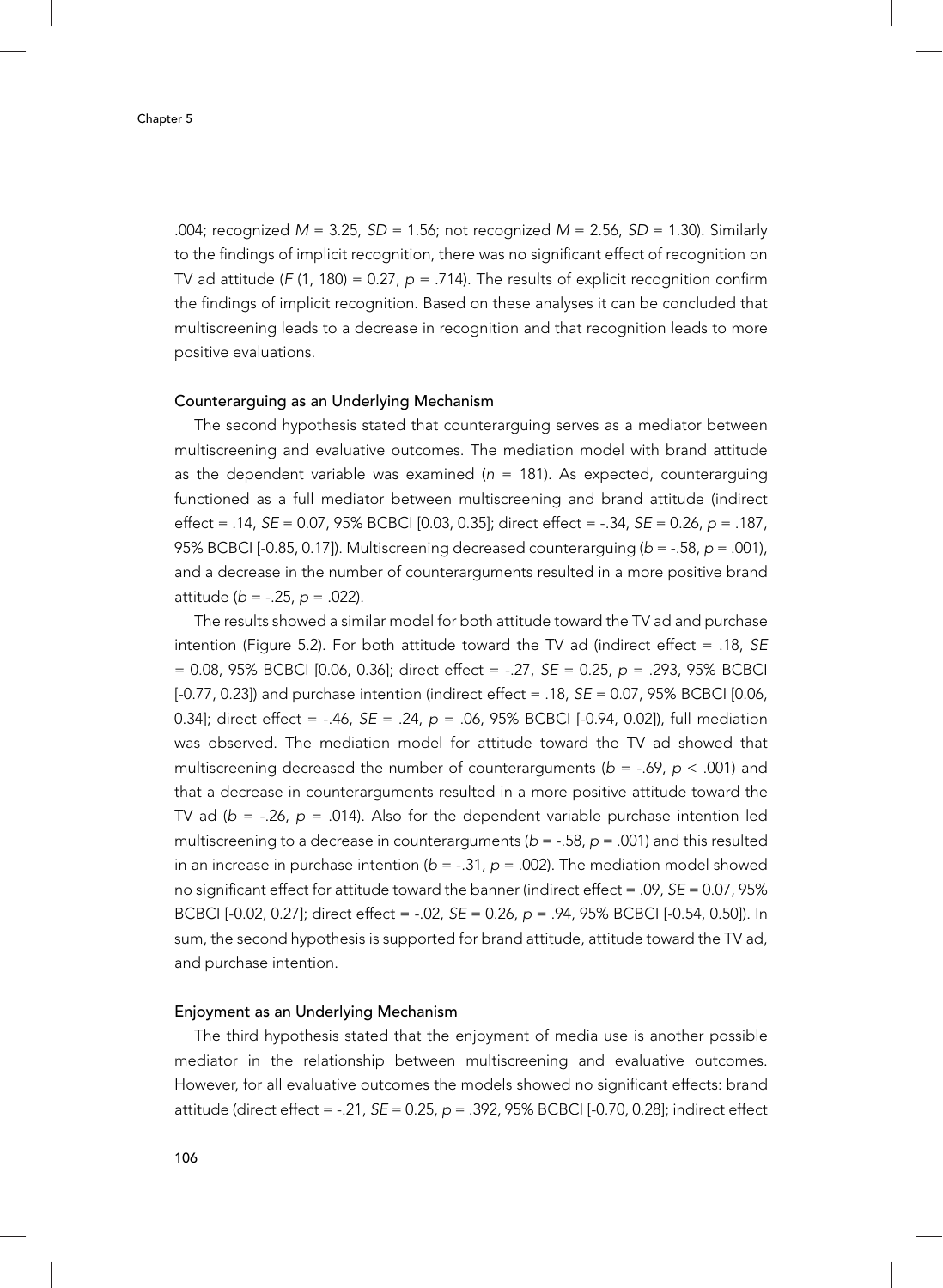

Figure 5.2 Mediation of counterarguing on brand attitude, attitude toward the TV ad, and purchase intention. The model shows the unstandardized coefficients. \*\*\* p < .001, \*\* p < .01, \*  $p < .05$ .

= .02, *SE* = 0.05, 95% BCBCI [-0.07, 0.15]), TV ad attitude (direct effect = -.12, *SE* = 0.23, *p* = .606, 95% BCBCI [-0.58, 0.34]; indirect effect = .03, *SE* = 0.08, 95% BCBCI [-0.12, 0.20]), banner attitude (direct effect = .05, *SE* = 0.24, *p* = .831, 95% BCBCI [-0.43, 0.53]; indirect effect = .02, *SE* = 0.08, 95% BCBCI [-0.12, 0.18]), and purchase intention (direct effect = -.30, *SE* = 0.24, *p* = .208, 95% BCBCI [-0.76, 0.17]; indirect effect = .02, *SE* = 0.06, 95% BCBCI [-0.07, 0.16]). Thus, the third hypothesis was rejected. Although there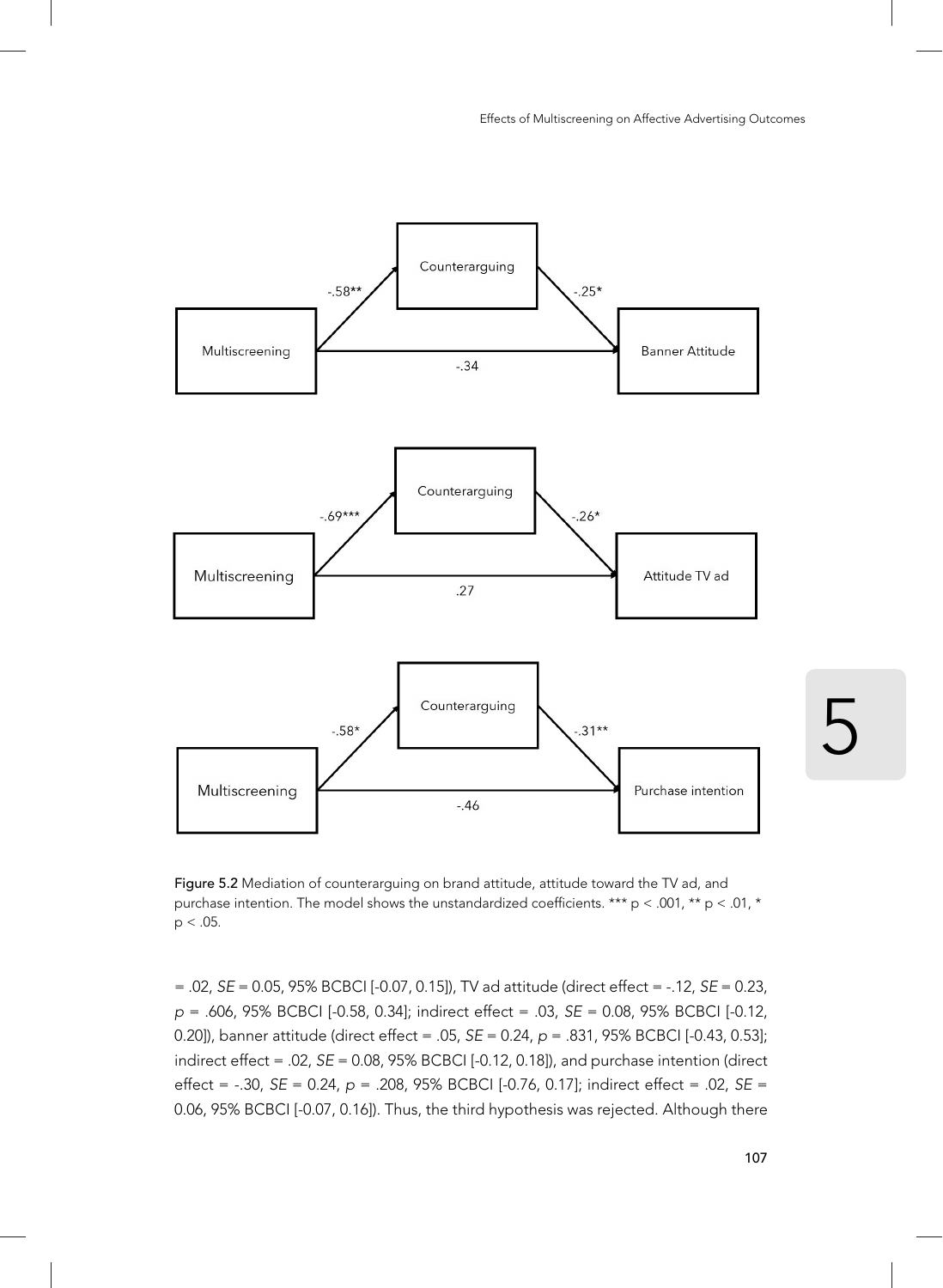was no mediation, the relationships between enjoyment and brand attitude (*b* = .25, *p* = .008), attitude toward the TV ad ( $b = .40$ ,  $p < .001$ ), attitude toward the banner ( $b =$ .37, *p* < .001), and purchase intention (*b* = .27, *p* = .003) were significant.

#### Counterarguing and Recognition as Underlying Mechanisms

The analyses showed that both counterarguing and recognition could be a mediator for brand attitude. Pearson's correlation coefficient shows that counterarguing and recognition are two distinct mechanisms  $(r = -.08, p = .285)$ . However, the two mechanisms have opposite effects on brand attitude. Therefore, we tested both mechanisms in one model to examine which of these processes (i.e., counterarguing and implicit recognition) has the largest effect on brand attitude. The model showed a full mediation effect of both mediators (Figure 5.3). The direct effect of multiscreening on attitude was not significant (direct effect = -.10, *SE* = 0.27, *p* = .723, 95% BCBCI [-0.64, 0.44]). However, the mediation through counterarguing (indirect effect = .14, *SE* = .07, 95% BCBCI [0.02, 0.33]) and the mediation through implicit recognition (indirect



Figure 5.3 Full mediation effect of multiscreening on brand attitude through implicit recognition and counterarguing. \*\*\*  $p < .001$ , \*\*  $p < .01$ , \*  $p < .05$ .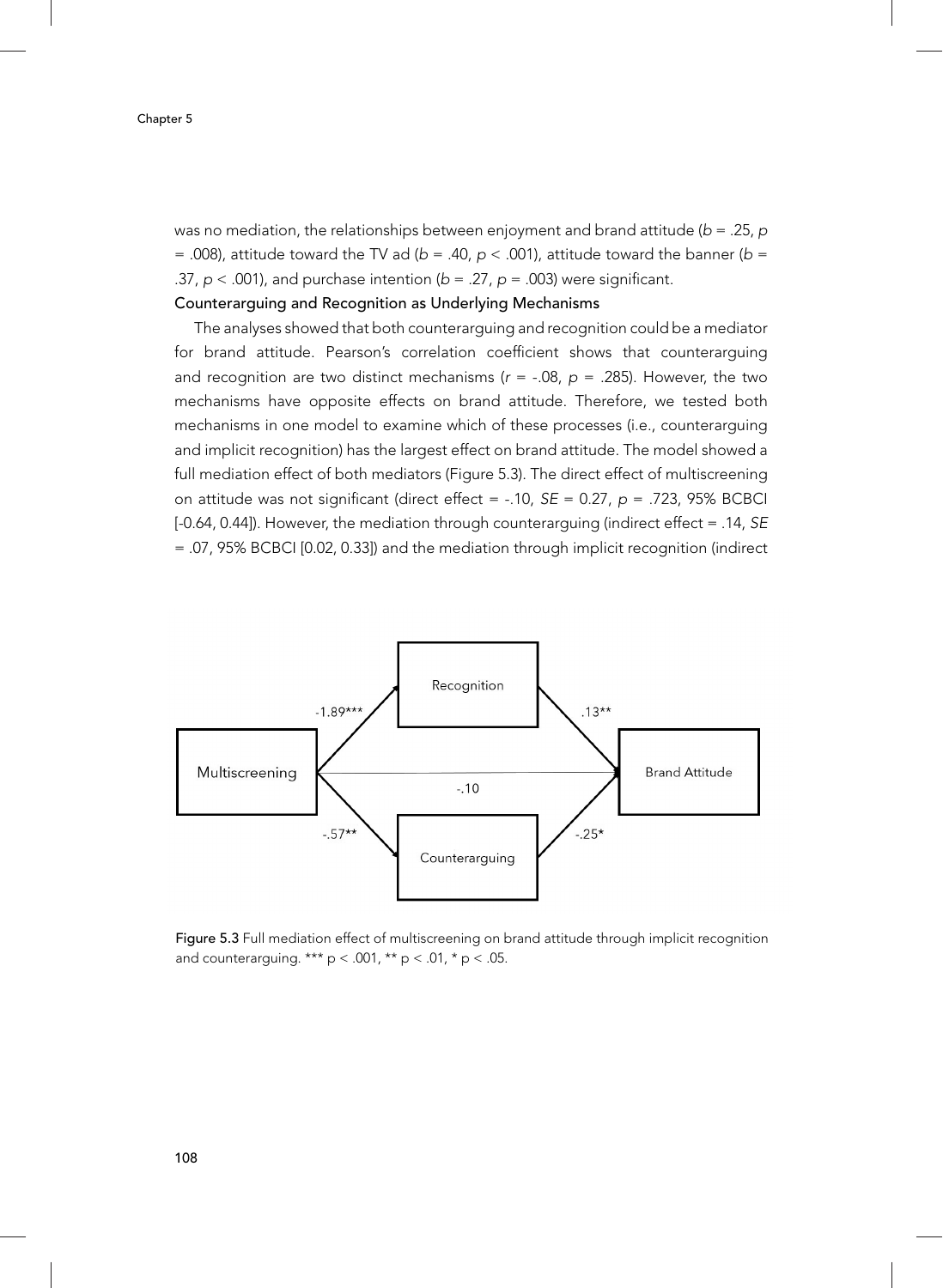effect = -.24, *SE* = .11, 95% BCBCI [-0.48, -0.07]) were both significant, but in opposite directions. Recognition appeared to have the largest effect on brand attitude. The model explains 11.15% of the variance in brand attitude.

## **DISCUSSION**

The current study approximated a natural multiscreening environment by examining multiscreening with an actual TV and tablet. The results provide insights into advertising effects of a relatively new form of media multitasking: multiscreening. The aim of the study was to examine the underlying mechanisms of the effect of multiscreening on evaluative outcomes, such as brand attitude, message attitude, and purchase intention. The results provided an explanation for the effect of multiscreening on evaluative outcomes. First, recognition appeared to be an underlying mechanism of the effects of multiscreening on evaluative outcomes. When people where multiscreening it was more difficult to recognize the brand afterwards, and difficult to recognize brands resulted in more negative brand attitudes and attitudes toward the banner. Second, counterarguing also appeared to be an underlying mechanism of multiscreening on evaluative outcomes. As expected, multiscreening decreased the number of counterarguments; in turn, fewer counterarguments and thus less resistance resulted in more positive brand attitudes, attitudes toward the TV ad, and purchase intentions. When comparing the relative strength of both recognition and counterarguing, the former had the largest effect on brand attitude.

This study is the first to demonstrate that (implicit) recognition and counterarguing are underlying mechanisms of multiscreening on evaluative outcomes. However, the mechanisms might not always be present depending on capacity and structural interference. We argue that the occurrence of either capacity or structural interference might explain which mechanism plays the most important role in a typical situation. On the one hand, counterarguing entails thoughtful elaboration of a message and it is, therefore, impaired by the limited cognitive capacities that people have to divide while multiscreening. Capacity interference is present in all forms of media multitasking. Therefore, we argue that counterarguing would be a mechanism underlying the effects of all forms of media multitasking, not only multiscreening. On the other hand, recognition might be more closely related to structural interference. Difficulty in recognizing the ad depends on how well this ad is encoded and stored. This process can be enhanced by attention to the ad. However when multiscreening, attention is hindered because of the concurrent visual modalities of both screens.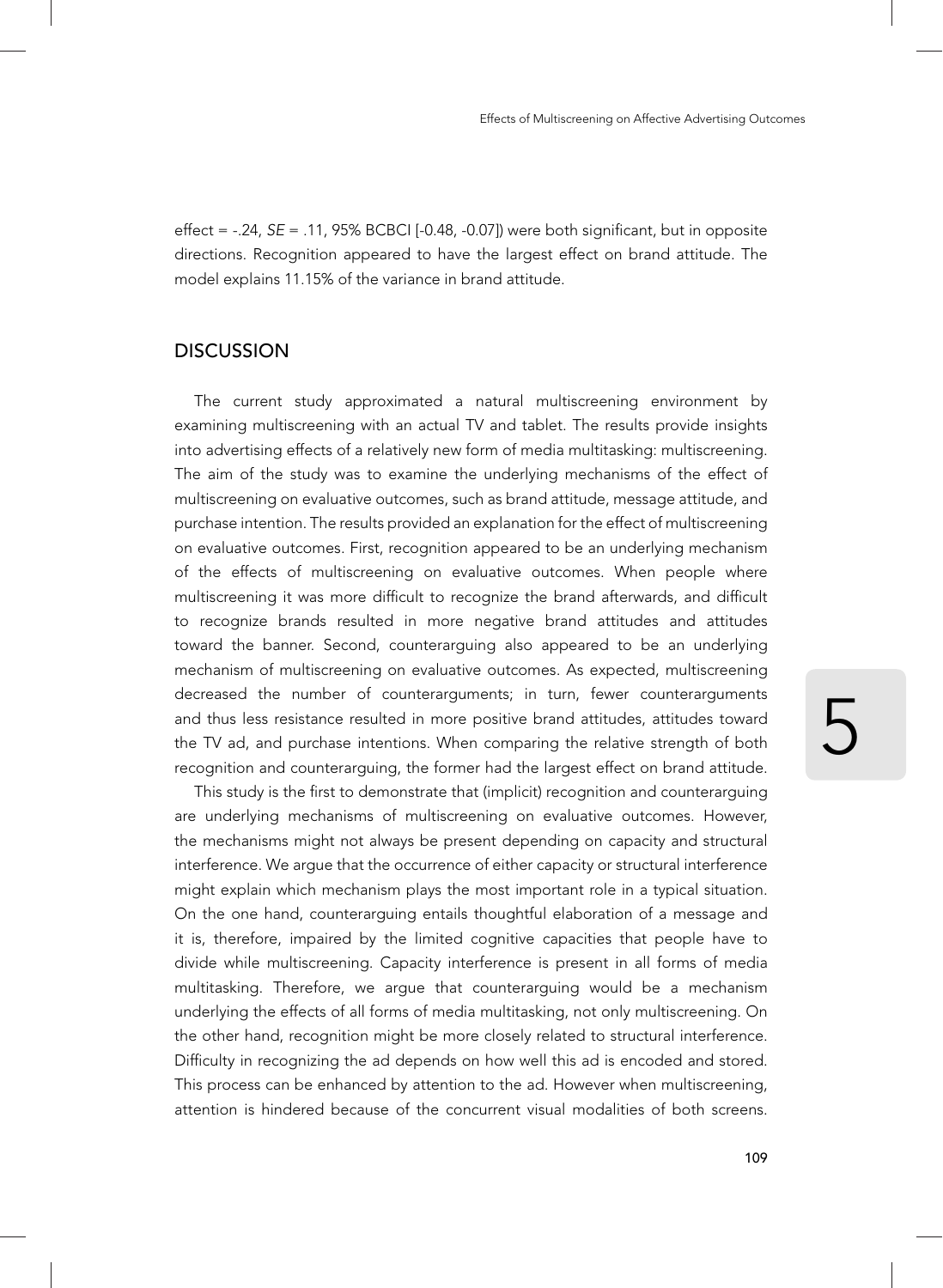Therefore, we argue that difficulty of recognition occurs when there is structural interference, especially structural interference caused by concurrent visual modalities. Thus, difficulty of recognition might not have a negative effect on brand attitude while engaging in other forms of media multitasking in which no concurrent visual modalities are involved, such as reading a newspaper while the radio is on. In addition, this mechanism might not have a negative influence on the effect of multiscreening on brand attitude when more attention is directed towards the ad while multiscreening, for example, in case of advertising on both screens or when the attention of the viewer is directed to the screen with the ad. Future research is needed to get more insights in these underlying mechanisms, when they might occur, and how to counter them.

In addition to the underlying mechanisms of multiscreening observed, a third mechanism was proposed. It was expected that enjoyment would also be an underlying mechanism of multiscreening on evaluative outcomes. Although it was found that more positive evaluations occurred when people enjoyed using media more, there was no direct link between multiscreening and enjoyment. Thus, the idea of a carryover effect was supported, but no support was found for the popular assumption that enjoyment would increase as a result of multiscreening. This is not in line with previous findings in advertising research to media multitasking on enjoyment where they found that multitasking would increase enjoyment (Chinchanachokchai et al., 2015). However, in another study they found a negative relation between multiscreening (combining TV episodes with Facebook) and enjoyment (Oviedo, Tornquist, Cameron, & Chiappe, 2015). Differences can be found in the type of multitasking, content, but also the way enjoyment was measured. Future research should take a closer look at the effect of multiscreening on enjoyment.

#### Limitations

One explanation for the findings in the current experiment might be the specific task. Normally, people might use their device to engage in the content on TV (Nielsen, 2013; SKO, 2012). Engagement can occur in different ways, such as providing information or creating an intrinsically enjoyable experience (Calder, Malthouse, & Schaedel, 2009). The task in the current experiment (i.e., TV guide) was designed to provide information. In addition, recently it was found that motives of multitasking differ depending on the type and goal of the task (Hwang et al., 2014). Because the task on the tablet consisted of information searching, it was less likely that people would engage in this type of media multitasking for the purpose of enjoyment. That the experiment did not include a very 'enjoyable' task could be regarded as a limitation of the current study.

Another limitation of the study is the answer to the following question: To what extent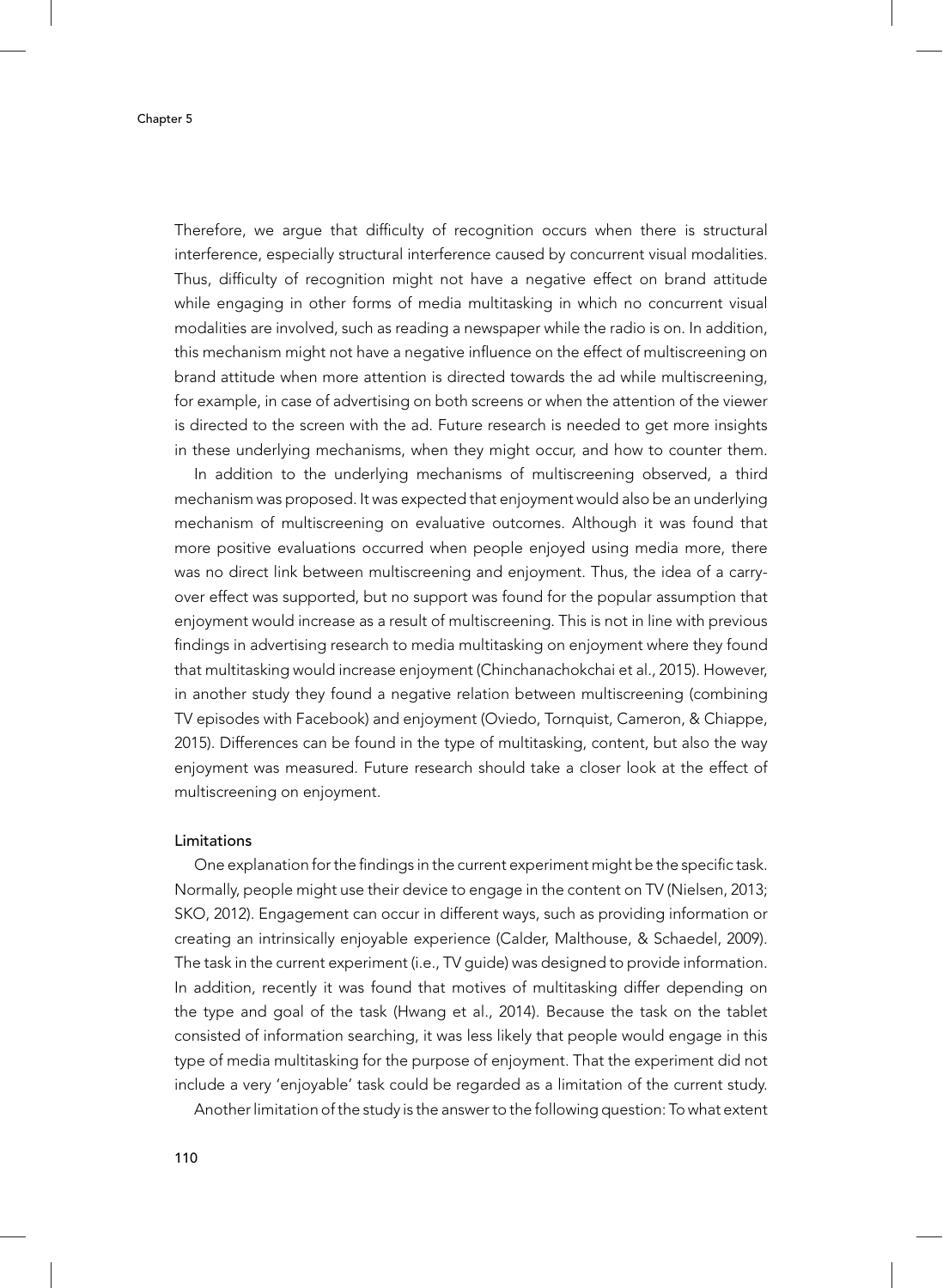does the multiscreening behavior in the experimental study resemble multiscreening behavior in real-life situations? To increase ecological validity the room was designed like a living room and participants watched an actual TV and using a tablet, instead of multiscreening on a split-screen on a computer like in earlier multiscreening studies (e.g., Chinchanachokchai et al., 2015; Van Cauwenberge, Schaap, & van Roy, 2014;Wang et al., 2012). However, whether their behavior (e.g., switching, viewing time, etc.) resembles real-life behavior is unknown. Empirical research is needed to assess how consumers behave while multiscreening, for example by means of an observational study in consumers' living room.

#### Implications

The findings of the current study, especially regarding the two underlying mechanisms, have important implications for research on media effects. First, this is the first study that examined the three proposed mechanisms in a full mediation model. We thereby extend beyond work on direct effects of media multitasking and tap into the underlying processes explaining these effects. This is important for our understanding of media multitasking in general and of multiscreening in specific. The current study adds two new underlying mechanisms to the model, namely counterarguing and recognition. This is a major contribution, since this is one of the first studies that directly tested simultaneously both a cognitive (i.e., recognition) and attitudinal (i.e., counterarguing) mediator of multiscreening on advertising effects (also see Jeong & Hwang, 2016).

A second important contribution is that the two underlying mechanisms had an opposite effect on evaluative outcomes; counterarguing had a positive effect and recognition a negative effect on brand attitude. This finding has an important theoretical implication because it could initially seem that multiscreening has no effect on evaluative outcomes. However, the current study showed that two opposite mechanisms are present. Finally, a differential effect of the mechanisms on the evaluative outcomes was found. For attitudes toward the message and purchase intentions only one mechanism appeared to play a role, and for brand attitude both mechanisms played a role. Thus, it is important in future research to consider different mechanisms when examining different evaluative outcomes.

In addition to the theoretical contributions the study also has an important methodological contribution. This study is one of the first media multitasking studies that measured recognition in an explicit and implicit manner. The use of implicit measures is important because in real-life situations consumer decisions are mostly not explicitly linked to brand advertisements. The results of the current study were similar for both measurements. This indicates that both measures can be useful to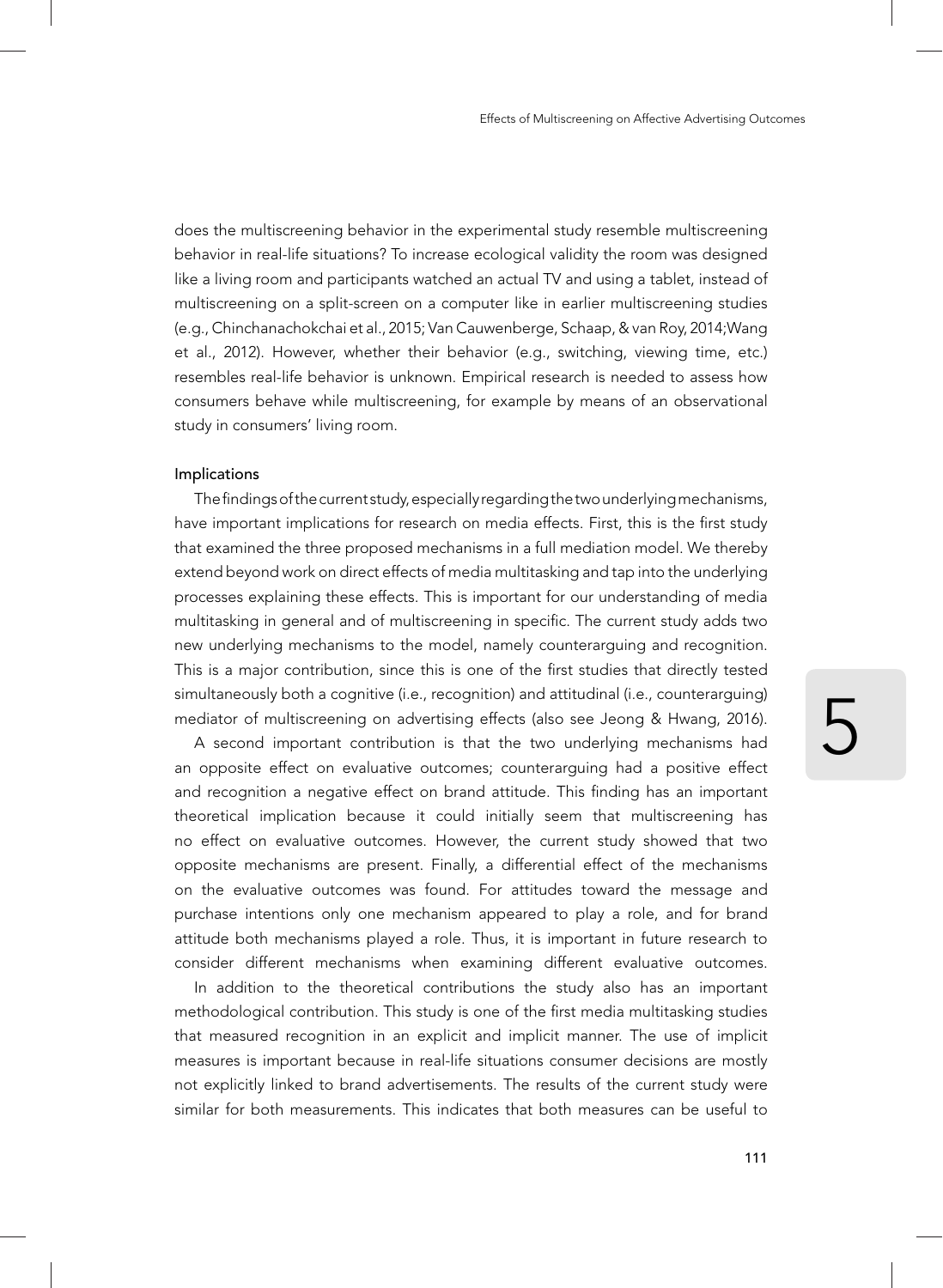Chapter 5

measure recognition in future advertising research. Purchase intention was the only evaluative outcome where a difference was found between explicit and implicit recognition. We found no effect of implicit recognition, but we did find an effect of explicit recognition. This is an indication that the effect of recognition on purchase intention may involve a more conscious process (Vandeberg et al., 2015). However, it may also be an effect of the measurement itself. Further research that includes both implicit and explicit measures is necessary to get a better understanding of measuring recognition in a media multitasking and advertising context.

Second, the design of the current study has an important methodological contribution. In previous multitasking research the multitasking condition is often compared to only one single tasking condition (i.e., one of the two tasks involved in the multitasking condition) and successful multitasking is often defined as no decrease in performance in the multitasking condition compared to this single tasking condition (Jeong & Hwang, 2016; Lang & Chzran, 2015). Therefore, choosing the right single tasking condition is considered to be an important decision in the research design. The current study, however, made use of different control conditions (i.e., single tasking TV, single tasking tablet, and sequential tasking) and found no differences among these control conditions. This finding suggests that the effects of multitasking may not always differ significantly by the type of control group. Future research could further examine the different types of single tasking (control) groups.

Finally, the results of the study provide also important practical implications. Especially with the increasing population that engages in multiscreening, this phenomenon is of great concern to advertisers. The current study found that multiscreening led to both negative and positive effects on evaluation.

The negative effect on evaluation was mediated by a decrease in recognition. This indicates that multiscreening hinders the encoding and/or storing process which leads to a decrease in ease of recognition and, therefore, a decrease in evaluation. This is undesirable for advertisers who spent a lot of their advertising budget on advertisements that are not recognized afterwards. To negate this effect and to make advertising more effective, advertisers could enhance the encoding/storing process. A way to establish this is when an advertisement is novel, unexpected, or a change in the environment (Lang, 2000). These characteristics of a message will elicit an orienting response and consumers will pay attention to the advertisement. Eliciting orienting responses is also important when people are not engaging in multiscreening but is even more important in the current environment in which people are increasingly using multiple screens at the same time. Also when consumers are media multitasking, it can be an advantage when the primary focus of attention is